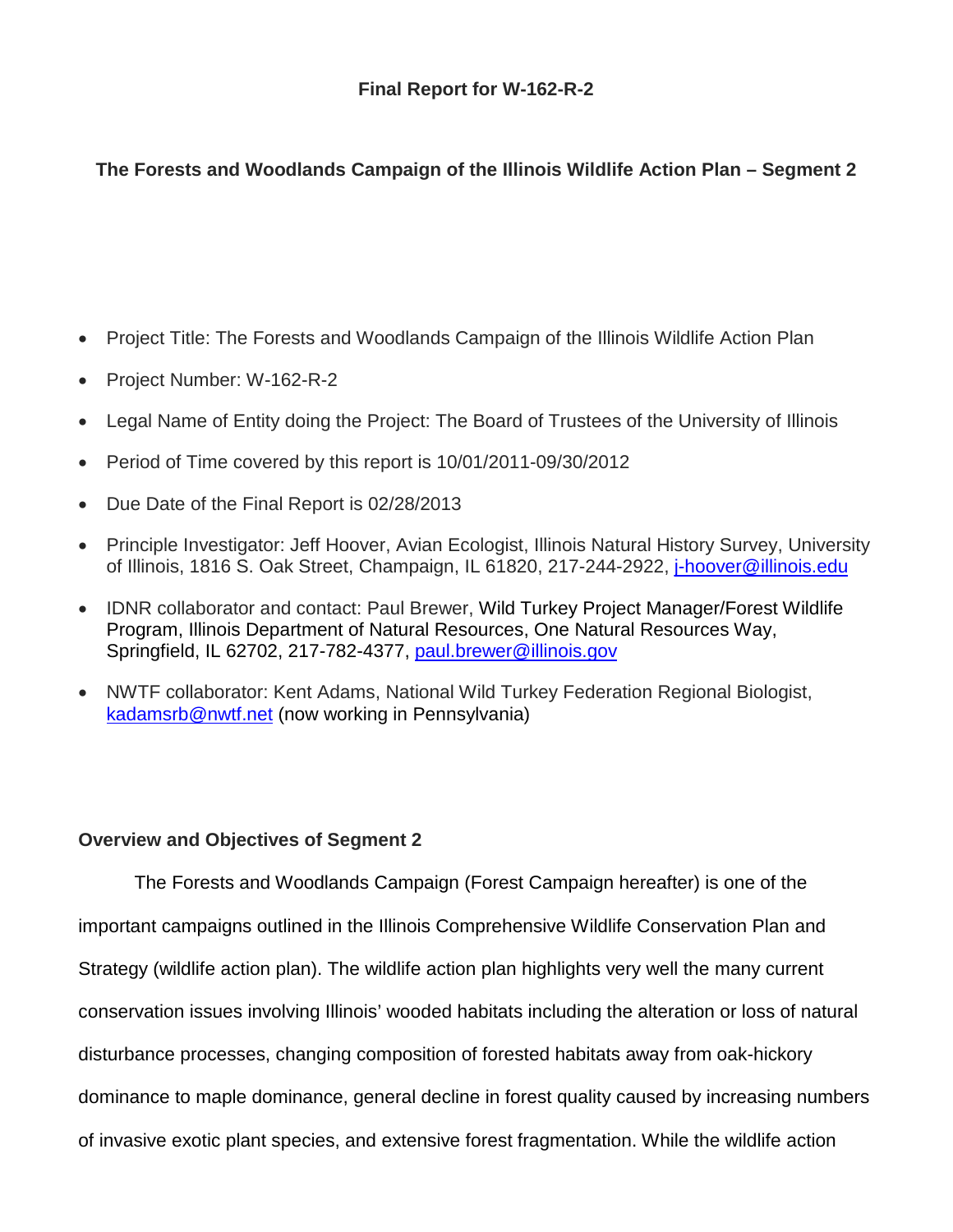plan provides direction in the form of a general list of priority actions, the Forest Campaign, over the next several years will specifically move the wildlife action plan forward by addressing the following needs:

- 1) Forging new and reinvigorating existing conservation partnerships consisting of those groups committed to improving Illinois' forests and forest wildlife;
- 2) Identifying and collaborating with organizations that are implementing specific forest wildlife conservation activities, particularly those emphasizing the already-identified Conservation Opportunity Areas (COAs) around the state;
- 3) Developing strategies to facilitate additional priority forest management actions outlined in the wildlife action plan;
- 4) Establishing goals and specific targets for what the response of the wildlife and habitat to these actions should be;
- 5) Using the best science available to establish monitoring protocols to measure the effectiveness of management activities and determine whether or not wildlife and habitat goals are being achieved;
- 6) Establishing demonstration sites where land managers and the public can observe and learn more about forest management in action and how it benefits wildlife.

In addressing these needs, the Forest Campaign will establish or reinforce forest management partnerships in Illinois, create protocols for monitoring the effects of forest management activities on Illinois' wildlife, and document whether or not forest management activities are successfully promoting populations of focal wildlife species and meeting the goals of the wildlife action plan.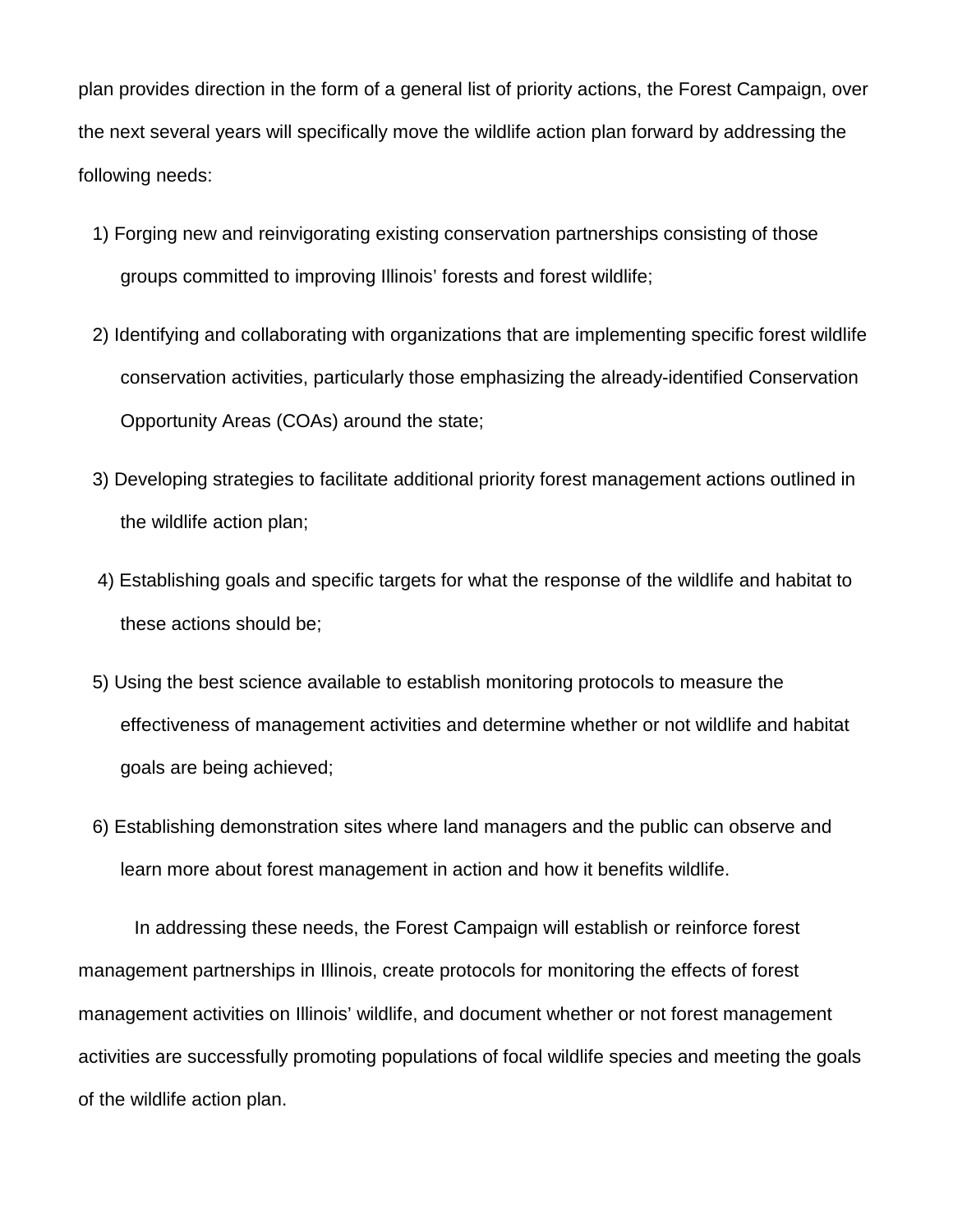To better understand the response of wildlife populations to forest management activities under the wildlife action plan, Segment 2 of the Forest Campaign was devised to meet the following objectives during the first year of the campaign (1 September 2011 through 30 August 2012):

- 1) Implement monitoring protocols that measure the response of forest wildlife to various forest management tools that include, but are not limited to, thinning, fire, re-forestation that reduces forest fragmentation, and the removal of invasive exotic plant species;
- 2) Use a "before-after-treatment-control" monitoring framework (with replication) in a number of sites across Illinois to begin documenting the effects of forest management on populations of forest and woodland-dwelling birds;
- 3) Identify existing and begin developing new demonstration sites that highlight successful forest management techniques and actions, and that can be used to inform and educate various constituencies.

Following Segment 2, additional grant segments will focus on continuing to monitor the response of the forest wildlife to management activities, adding more species to monitoring protocols, measuring various aspects of the vegetation (e.g. forest structure and composition) at survey points, adding more sites/locations to the Forest Campaign, and working with partners to develop various demonstration sites that highlight successful forest management techniques and actions. Efforts to enter an analyze data are continuing, and sites will be repeatedly monitored over time as additional research is completed in the coming years. As additional analyses are completed, new information will be passed along to agency and site administrators and managers. A summary of the number of bird survey locations at each site and the forest management treatments associated with them is provided in Table 1. Included below are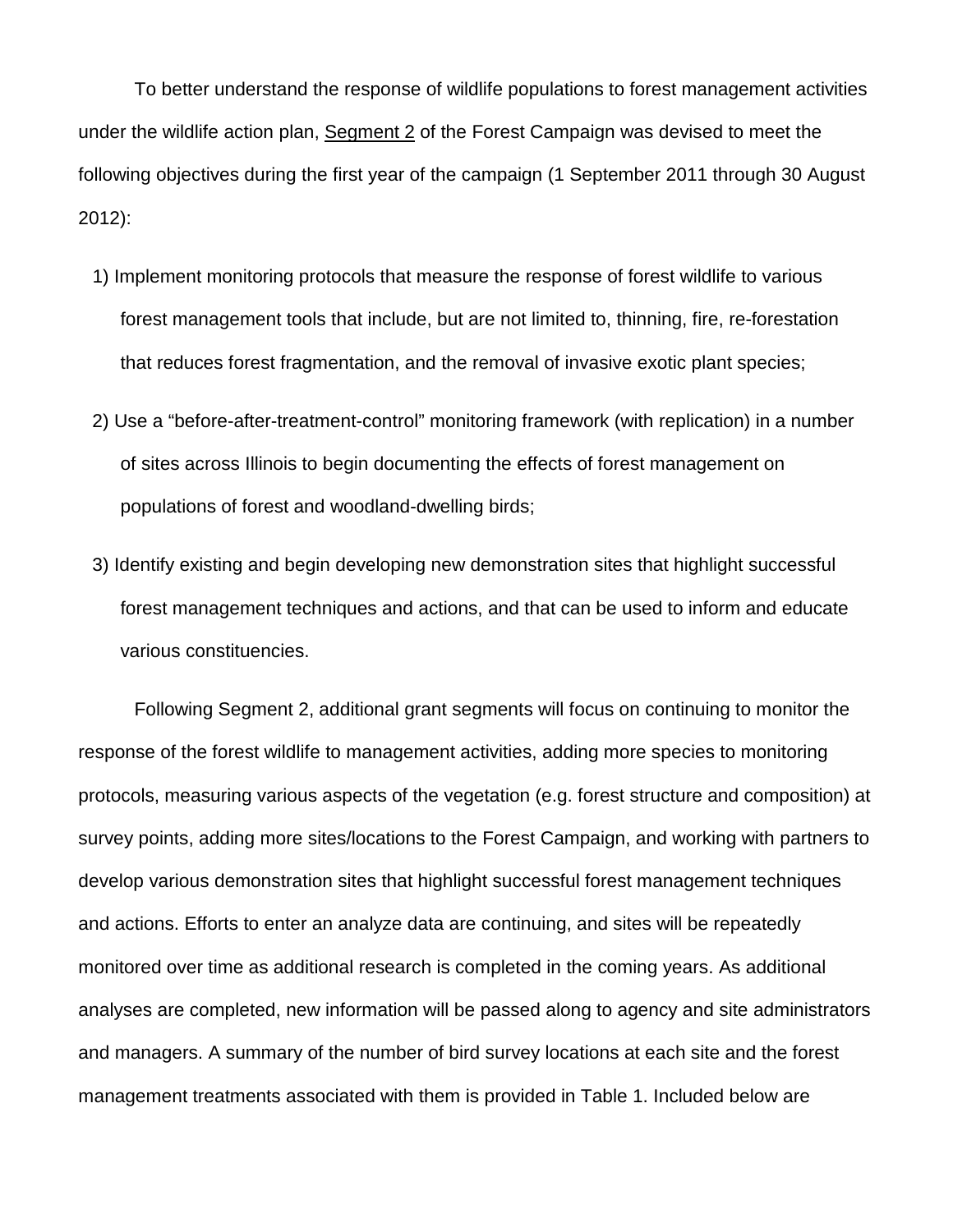general site descriptions and summaries of what was accomplished at various sites during Segment 2 of the Forest Campaign.

## **Oakwood Bottoms Research Summary**

Oakwood Bottoms Greentree Reservoir, located in Jackson County northeast of Grand Tower, Illinois, has been managed since 1964. Pin oaks and scattered cherrybark oaks are flooded during the fall and drained before the onset of the growing season to simulate flooding conditions that would naturally be expected in the Mississippi River bottomlands. Because the Big Muddy River levee prevents natural flooding of this site, flooding is accomplished by pumping water. As a result of tight soils and little drainage relief, the area is primarily a wet forest.

Beginning in 2007 thinning was employed to open the forest canopy on almost 1400 acres of the forest, nearly 17,000 container stock oaks were planted, and prescribed fires were initiated when and where conditions allowed. The thinning is being done within smaller subplots (ranging in size from 1 to 7 acres) within various units of the site and includes the thinning of non-oaks in the understory and overstory within sub-plots. Smaller trees and saplings are cut down while larger non-oak trees are girdled. Fire is also being used in some areas, as conditions and feasibility allow. In combination, this approach provides greater light and less competition for the oak seedlings and saplings present in the understory while leaving the larger non-oaks to serve as snags and cavity trees for use by various wildlife.

*Breeding Bird Survey Data*. A total of 46 species were documented at bird survey points in Oakwood Bottoms. For the purposes of a general summary, bird surveys associated with the different forest management treatment types were grouped together into four simple categories (Table 2). Because there was relatively little forest that received prescribed fire only, conclusions should not be drawn regarding effects of a fire-only treatment based on the data from the 5 survey points established in that type of treatment and presented in Table 2. A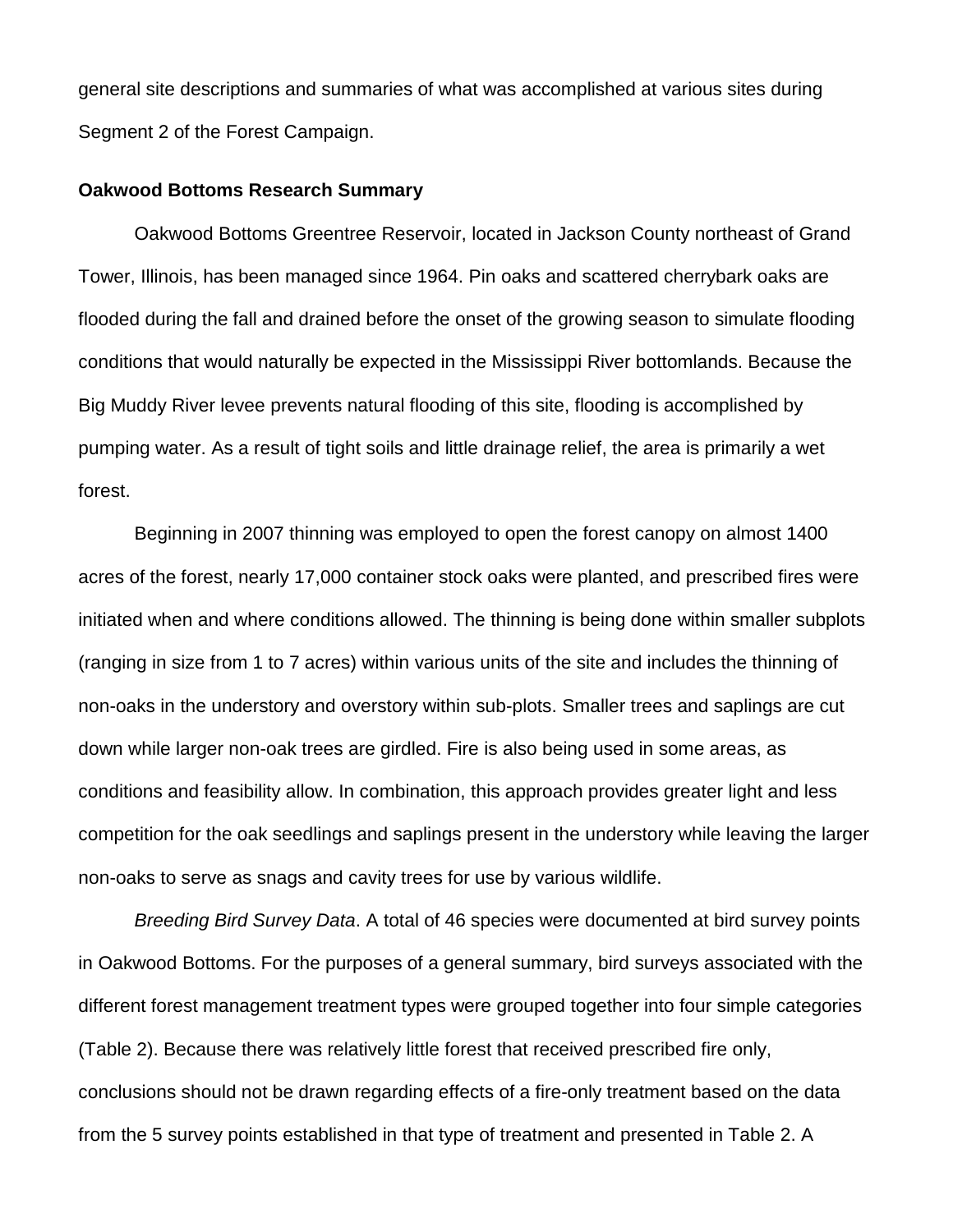summary of the bird survey results from the 2012 breeding season at Oakwood Bottoms yielded results that strongly support the conclusion that the thinning, and potentially prescribed fire in conjunction with thinning, are having a positive effect on the relative abundance of several species of forest birds (Table 2), particularly when comparing the non-managed areas of forest to those with thinning or thinning + prescribed fire (Figures 1-3). American Goldfinches were not highlighted in Table 2 because they do not breed in the forest. Sixteen species of forest birds showed a strong positive response to the thinning at Oakwood Bottoms (Figures 1-3), including a number of species that are on the SGNC list for Illinois (Red-shouldered Hawk, Red-headed Woodpecker, Yellow-billed Cuckoo, Prothonotary Warbler, Kentucky Warbler, and Yellowbreasted Chat). A number of other species that are known to associate strongly with more-open forest canopies, more-complex (heterogeneous) forest structure, or more-dense shrub layer and ground cover were also more abundant in the forest units where thinning has occurred (Table 2). We eventually hope to tease apart the more subtle relationships between management practices and their effects on forest structure and composition (e.g. thinning alone vs. thinning + prescribed fire), which in turn has the potential to enhance or diminish the abundance of various species of forest birds.

*Cowbird-to-host Ratio*. A concern for breeding forest songbirds when thinning is used to open up the forest canopy is the potential for increased brood parasitism of songbird nests by Brown-headed Cowbirds. Female cowbirds may cue in on or use more heavily areas of the forest where the canopy has been opened up. The more-open overstory may make it easier for female cowbirds to view the nest building and mating activities of potential hosts while the cowbirds are searching for nests to parasitize. This could lead to higher rates of cowbird parasitism in forests that are thinned than those not thinned. In Illinois, the cowbird-to-host ratio (ratio of female cowbirds detected to the available hosts detected) at a given site is a good predictor of what the community-wide parasitism rate is (higher ratio equals more parasitism,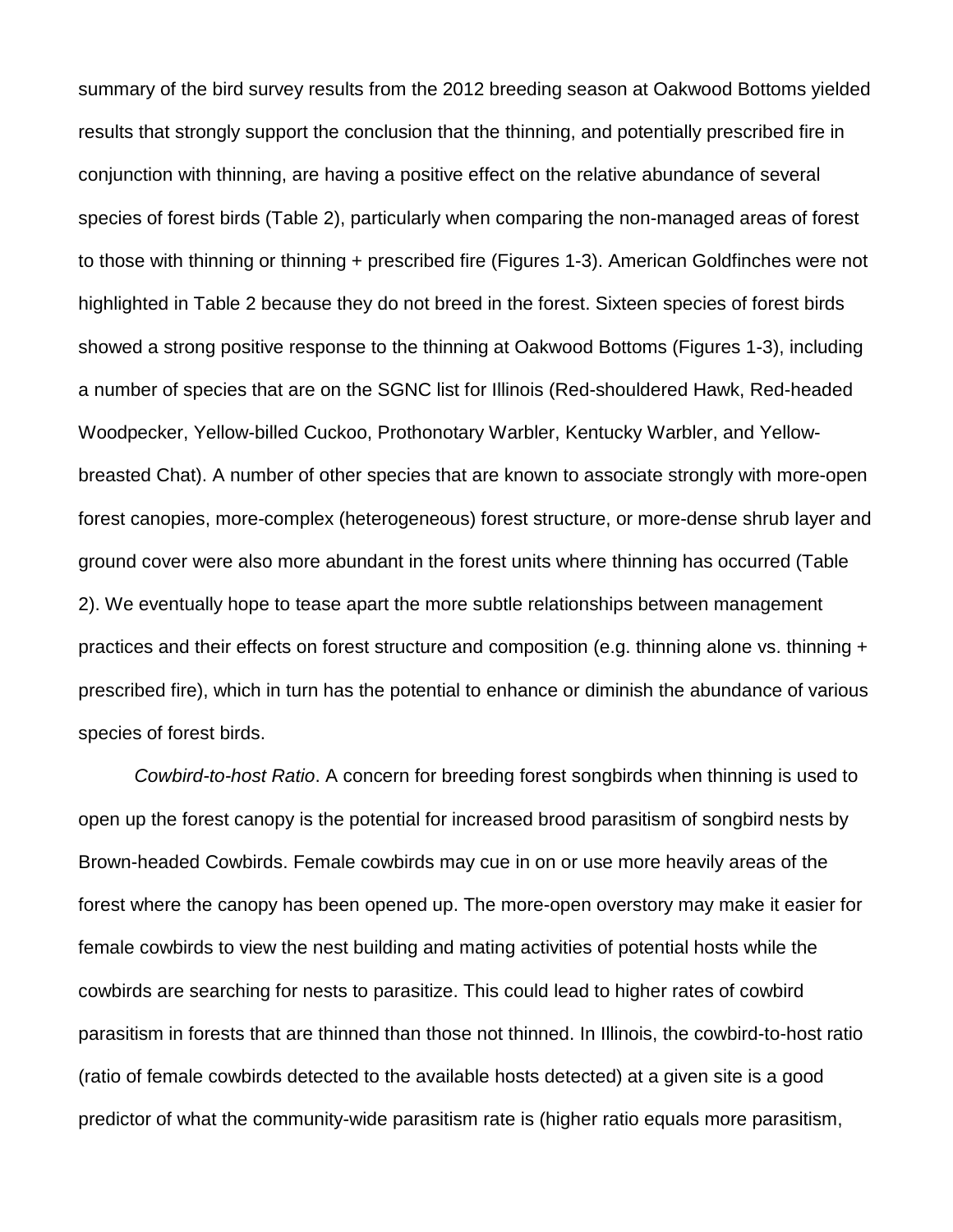lower ratio equals less). The cowbird-to-host ratio in Oakwood Bottoms (overall ratio is 0.009) is relatively low compared to other forests in southern Illinois. In addition, the cowbird-to-host ratios calculated for the three main categories of forest management at the site (None, Thinning, and Thinning + Prescribed Fire) show that thinning and prescribed fire do not elevate the cowbird-to-host ratio above what it is in the non-managed forest. Therefore, it is likely that the current forest management practices at Oakwood Bottoms will not increase cowbird parasitism.

### **Lake Shelbyville Research Summary**

At the Lake Shelbyville Wildlife Management Area located in east-central Illinois, oak, hickory and hard maple flourish in the uplands. Improvements to the forest which consist of thinning the trees to enhance mast production and understory growth (150 acres in 2008, 370 acres in 2009 and 337 in 2010), nesting cover establishment, prescribed burning, and invasive species eradication (such as bush honeysuckle and autumn olive), are all being implemented on Lake Shelbyville to enhance the overall habitat. The active management on the site, including thinning, prescribed fire, and invasive-exotic plant species eradication, lends itself to obtaining before-after-treatment-control data to better understand the effects of this management on various species of forest birds.

*Breeding Bird Survey Data*. A total of 42 species were documented at bird survey points in the forests at Lake Shelbyville. For the purposes of a general summary, bird surveys associated with the different forest management treatment types were grouped together into two simple categories (Table 3). A summary of the bird survey results from the 2012 breeding season at Lake Shelbyville yielded results that support the conclusion that the thinning had a positive effect on the relative abundance of several species of forest birds (Table 3). Fourteen species of forest birds showed a strong positive response to the thinning at Lake Shelbyville, including a couple of species that are on the SGNC list for Illinois (Northern Flicker and Redheaded Woodpecker). A number of other species that are known to associate strongly with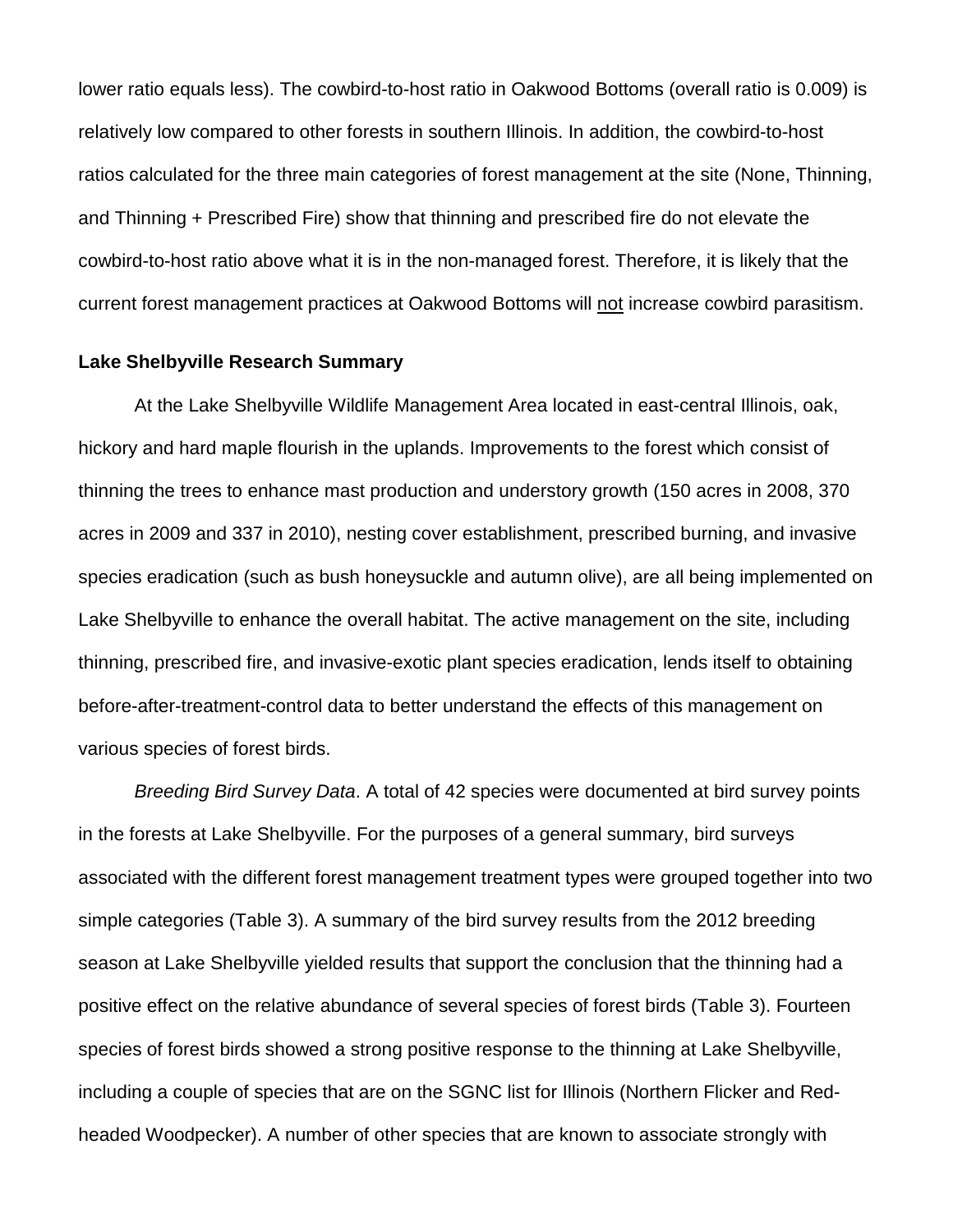more-open forest canopies, more-complex (heterogeneous) forest structure, or more-dense shrub layer and ground cover were also more abundant in the forest units where thinning has occurred (Table 3). There were, however, some species from the SGNC list that were more abundant in the non-managed forest than those forests where thinning had occurred (e.g. Kentucky Warbler, Wood Thrush, Acadian Flycatcher; Table 3). This illustrates the importance of collecting several years of data to understand both the immediate and long-term effects of forest management on bird populations. Often there can be an initial (in the year or two after management) negative response of birds to particular forest management practices that become neutral or even positive as years accrue post-management. With additional years of data, we will tease apart the more subtle relationships between management practices and their effects on forest structure and composition and the short- and long-term abundance of various species of forest birds.

#### **Cache River Research Summary**

The Cache River Joint Venture Partnership (JVP; TNC, ILDNR, and USFWS) formed in 1991 in an effort to conserve and restore some 60,000 acres of bottomland forest habitat in the Cache River watershed of southern Illinois. During the past 19 years, the JVP has successfully acquired and re-forested over 20,000 acres of non-forested land. With the backing of the JVP, scientists from the Illinois Natural History Survey collected baseline data during 1993-1995 documenting breeding bird densities, breeding bird diversity, and nesting success of various species of bird prior to most of this land-use conversion. The ongoing conservation activities in the Cache River watershed should result in increased densities and increased nesting success for many bottomland forest birds. We are now taking the unique opportunity to document how the restoration of bottomland forests (acquiring and "reforesting" non-forested land) has affected the diversity, abundance, and nesting success of songbirds breeding within a large bottomland forest ecosystem.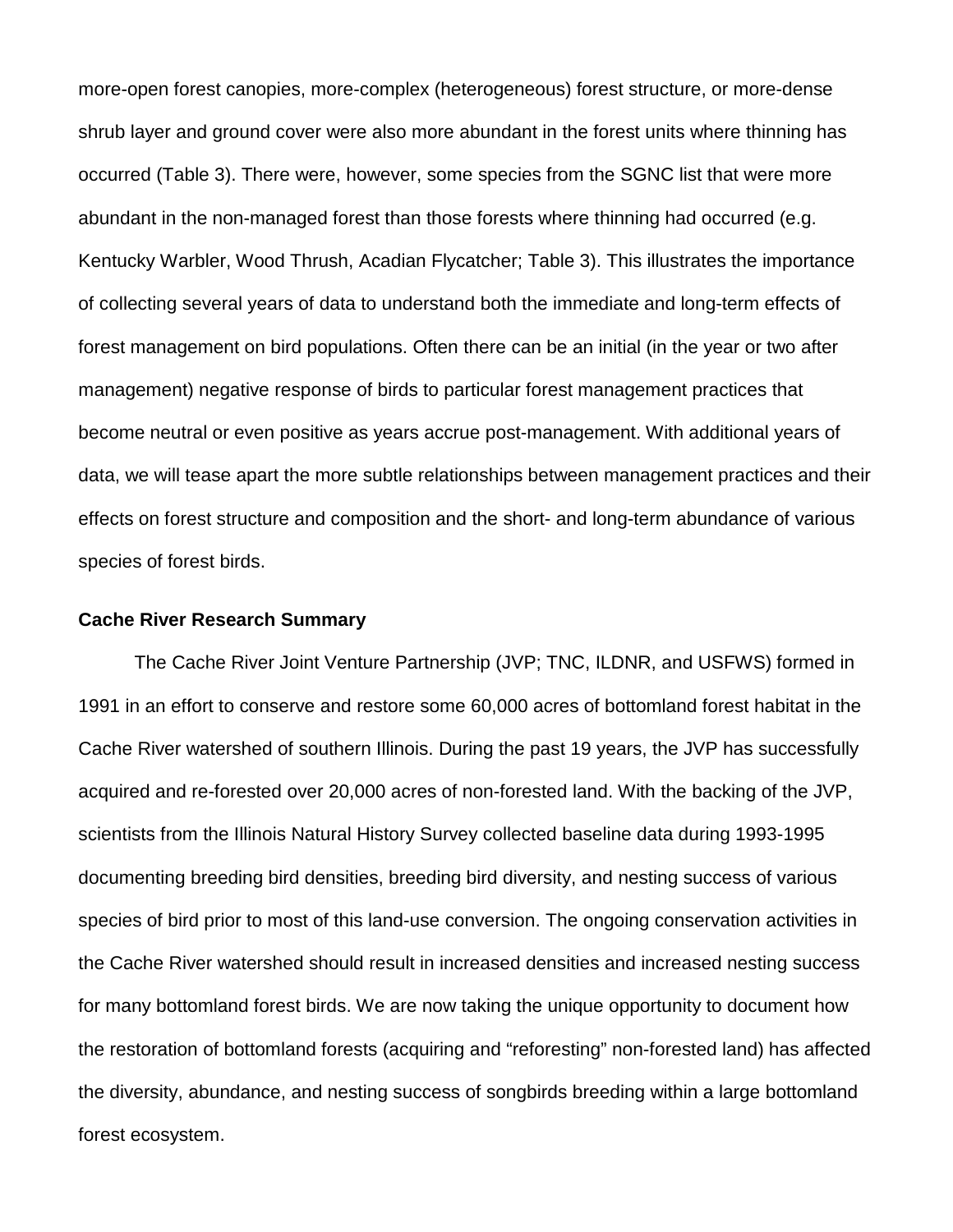The bottomland forests in the Cache River watershed are diverse in tree-species composition, but are predominantly oak-hickory with representation of various other species including elm, ash, maple, hackberry and sycamore. There are also some vast areas of baldcypress and water tupelo that exist in the wetter zones of the watershed. The primary forest management occurring in the watershed has been the acquisition and re-foresting of nonforested land, with the priority being to reduce forest fragmentation by consolidating and connecting existing tracts of bottomland forest. This approach has resulted in there being bottomland forest sites that fall along a gradient from those that have had little or no reforestation in the surrounding landscape to those that have had much re-forestation. We now have the opportunity to document how the degree of re-forestation in the surrounding landscape affects populations of our target species of wildlife in the original tracts of mature forest.

*Cowbird Parasitism*. Nests of various species of breeding birds were found and monitored at the Cache River sites (382 nests), and 539 active Prothonotary Warbler nest boxes were monitored in the Cache River watershed. Collectively, the 1,000 nests of various species found during 2010-2012 along with the 1,200 found during 1993-1995 will be plotted in a GIS program and we will eventually estimate habitat characteristics (e.g. distance to edge, edge density, forest cover within varying distances) for analyses of the effects of land-use configuration (in association with restoration) on rates of nest predation and cowbird parasitism. Qualitatively, the pattern of the past 2 years (2010-2011) of relatively low rates of cowbird parasitism in those study sites surrounded by mostly restored (i.e. reforested) land remained consistent through this most recent year (2012) of data collection supporting the conclusion that re-forestation in the Cache has significantly reduced the problem of cowbird parasitism. Cowbird parasitism has dropped markedly in the study sites since the period 1993-1995 (see Figures 5 and 6).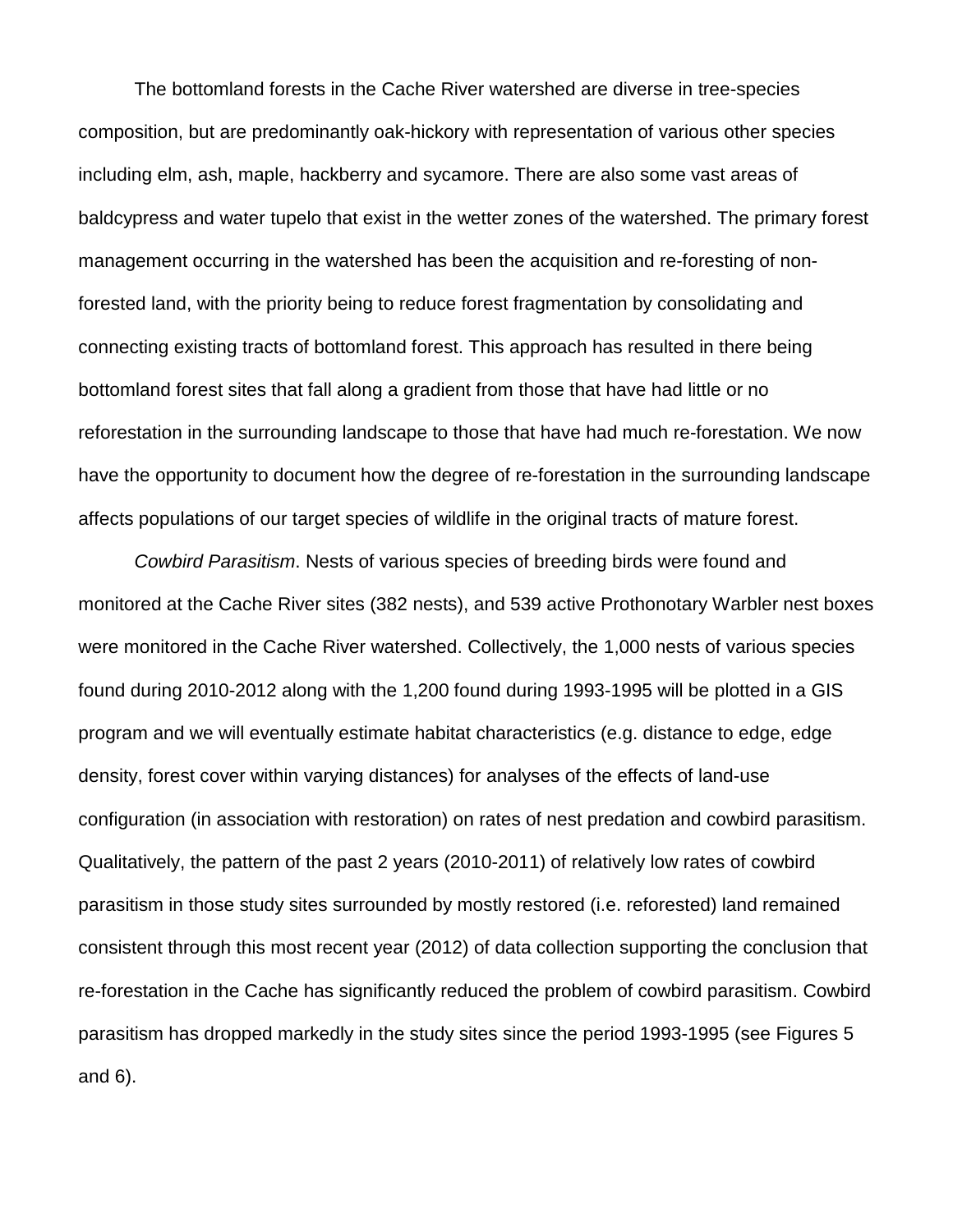*Nest Predation*. A preliminary assessment of the data used to determine rates of nest predation for Acadian Flycatchers and the other 6 main species monitored was also completed. With the 2012 data added, overall rate of nest predation for Acadian Flycatchers was 7% lower during 2010-2012 (51%) compared to 1993-1995 (58%) and was lower on 3 of 5 study sites (Figure 7). The overall rate of nest predation for the other 6 species (averaged across species) was 12% lower during 2010-2012 (52%) compared to 1993-1995 (64%) and was lower on 4 of 5 study sites (Figure 8). Similar to, but not as dramatic as, the result with cowbird parasitism, these changes are likely a result of land acquisition and re-forestation that has occurred to more and less of an extent in proximity to the various study sites. Our goal is to eventually be able to determine quantitatively how the changes in land use that have occurred between the early period (1993-1995) and the present have affected the rates of both nest predation and cowbird parasitism.

*Drought Effects*. Finally, we conducted an initial assessment of the 2012 Prothonotary Warbler data to determine if there was an effect of the 2012 drought on productivity (number of warblers fledged from nest boxes) in this species. We compiled data from 12 study sites, each monitored similarly during 2010-2012. We compared the average productivity of 2010-2011 to that of 2012 for each site. Across all 12 study sites, we found that the number of warblers fledged in 2012 was on average **32% lower** than in the previous two years (2010-2011). Productivity of the warblers was lower in 2012 on **all 12** study sites in the comparison (range = 9% to 73% lower). We are now trying to determine how the drought caused this decline (e.g. increased nestling starvation, reduced renesting by females, shortened breeding season, food limitation, etc.).

#### **Siloam Springs State Park Research Summary**

Siloam Springs State Park and the associated Buckhorn Unit stand out as one of the most heavily forested areas within the relatively non-forested west-central part of Illinois. The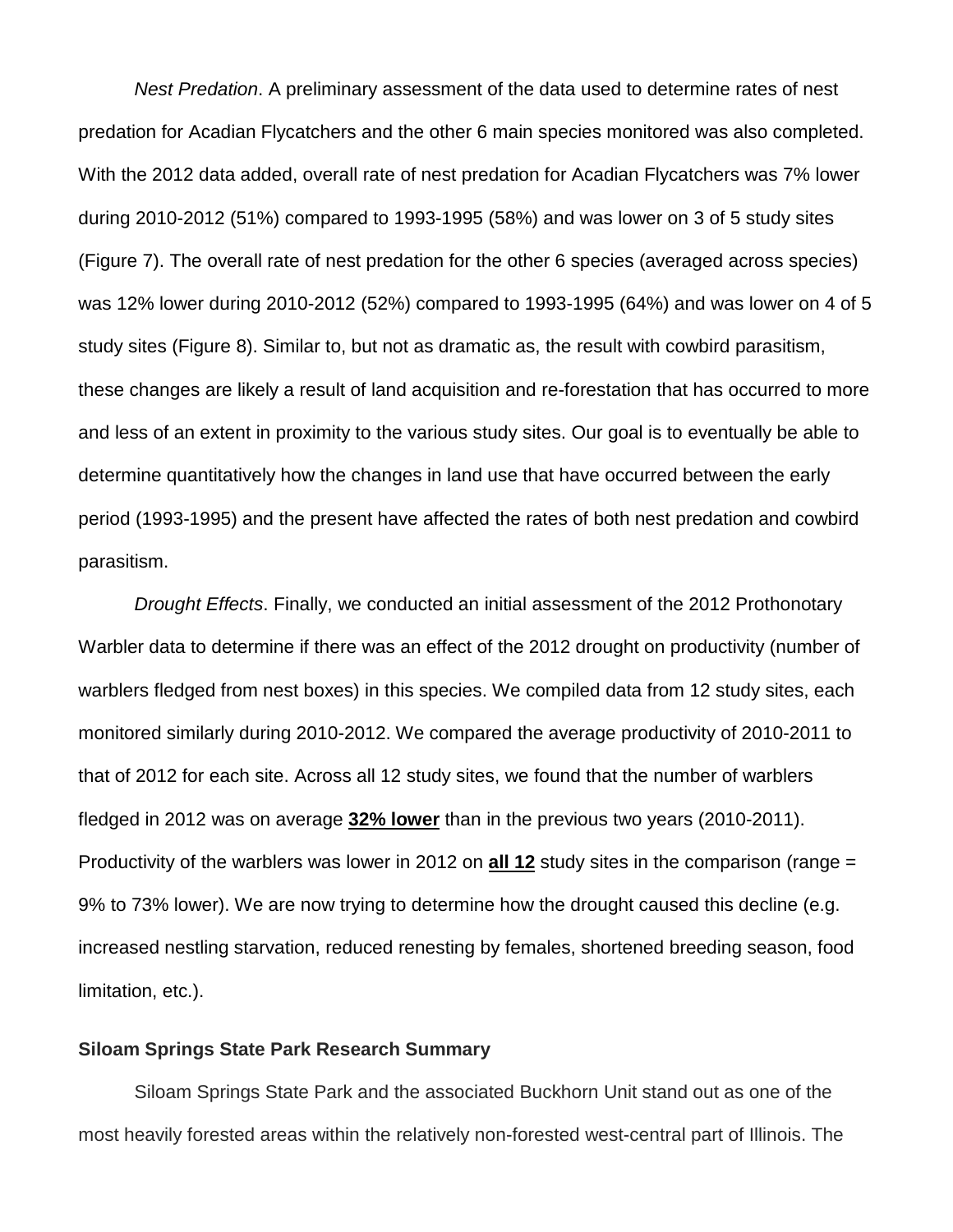site has over 3,000 acres of land, with much of it consisting of ridge/gully and rolling topography that is primarily wooded. Challenges in implementing timber management, minimal use of prescribed fire, and the influx of invasive-exotic plant species have all contributed to a reduction in the amount of oak-hickory and open woodland habitat present on the site.

There is a lot of potential at Siloam Springs State Park to manage the site more extensively for upland oak-hickory forest, open woodland and savanna habitat, as well as prairie remnants. There are a few areas in the park, particularly in the southern portion to the south of the lake, where thinning and fire are being used to promote open oak woodlands. Our goal at this site was to gather baseline information on breeding birds from survey points distributed throughout the site (over 150 locations surveyed, data still being entered for subsequent analyses; Table 1) to compare to what happens at the site as more areas of the park are actively managed. This site has great potential to showcase a substantial amount of a forestwoodland-savanna-prairie habitat mosaic. We are now poised to document any changes in populations of breeding birds in response to emerging management at the site.

#### **Using Forest Birds to Measure Responses to Management**

Breeding forest songbirds in Illinois include more than 50 different species that fall into various guilds (e.g. nesting on the ground, in shrubs, sub-canopy, or canopy; foraging in leaf litter, on bark, on shrub or tree foliage; nesting on or near the ground, in shrubs, or in the canopy; etc.), making them highly responsive to changes in forest structure and composition and, therefore, a great group to monitor in association with various forest management practices. Over 20 of these species are on the list of Species in Greatest Need of Conservation (SGNC) for Illinois. There are additional species of raptors and wading birds that are on the SGNC and also associate with the various types of forest being managed.

There are a number of attributes of forest songbirds that make them particularly well suited for studying responses to forest management. One is that most if not all of these species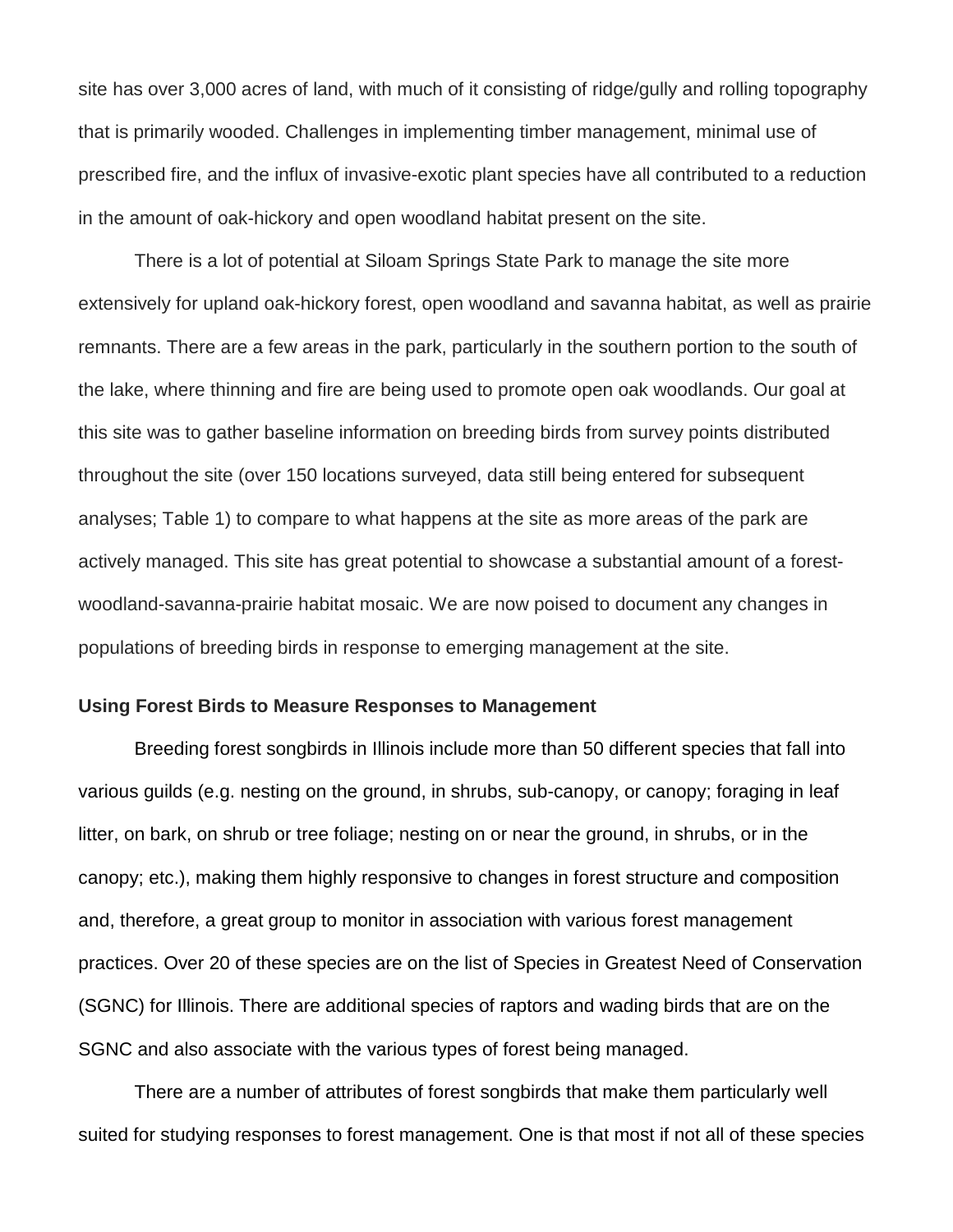are territorial during the breeding season and their territory sizes are typically between 1-3 acres in size. Therefore local forest management activities done at scales of 1, 5, 10, 50, or 100 acres are all highly relevant to these birds that occupy a relatively small area throughout the breeding season. Another attribute of songbirds is that several species are known to return the next breeding season to places where they reproduced successfully, and to move away from those areas where they failed to reproduce. This behavior tends to lead to an increase in densities in the "better" habitats and a decrease in densities in the "poorer" habitats. In this regard, relative densities are a good predictor of habitat quality with densities being highest in the best habitats. These two attributes in combination should make the songbirds highly responsive to the various types of forest management being done, and changes in their densities will tell us whether the forest management is having a positive, negative, or neutral effect on their local populations.

There is a large body of literature associated with the effects of habitat loss and fragmentation (forest loss and fragmentation here) on populations of breeding forest songbirds. In general, species diversity and the densities of some "area sensitive" species tend to decrease with decreasing forest tract size. In addition, rates of nest predation and cowbird parasitism tend to be higher in small tracts of forest and in landscapes where the forests are more highly fragmented by permanent non-forest land uses. These patterns have been well documented in Midwestern forests. Forests with a mosaic of habitat (e.g. forests where disturbance – either natural or management related – creates structural and compositional complexity) tend to have higher songbird species diversity than a similarly-sized forest lacking disturbance. In addition, disturbances within the forest, as long as they do not remain non-forest permanently, tend to have little or no long-term negative effect on rates of nest predation and cowbird parasitism.

Much of what we know about habitat requirements and habitat use in songbirds comes from observational studies documenting attributes of the forest where songbirds set up their territories. This has led to recommendations to manage forests for songbirds by achieving a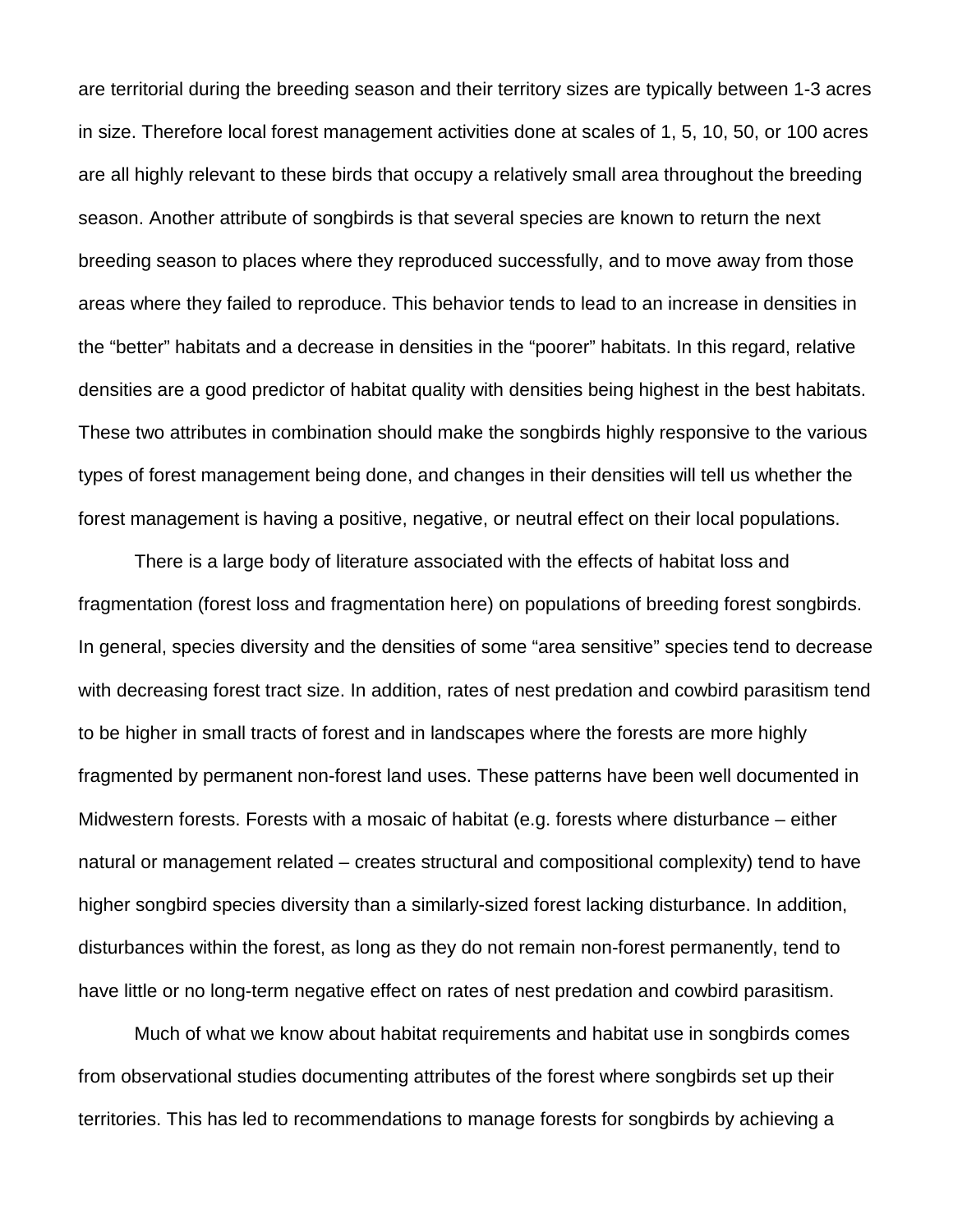particular tree species composition or vegetation structure and complexity, but the actual responses of the songbirds to the management have usually not been measured. There have been some studies that have documented songbird responses to various kinds of silvicultural practices, but relatively few have had a research design that included a before-after-treatmentcontrol approach. The data on songbird responses to different types of forest management (e.g. prescribed fire, thinning, re-forestation, etc.) being collected as part of the Forests and Woodlands Campaign will add valuable and much needed information to the vast songbird literature. In addition, in the next few years we hope to determine which species of songbirds respond positively to forest management in parallel with positive responses of wild turkeys to the same management. In this way, there may be several species of breeding forest songbirds that could serve as indicators of higher and lower quality forest habitat for wild turkeys.

## **Additional Locations to Monitor Wildlife Responses to Forest Management**

Monitoring will continue with Segment 3 of the Forest Campaign at four additional sites in Illinois. These additional sites were selected based on the potential for there to be, at each site, multiple units or plots that are going to be or are being managed (treatments) as well as areas that are not being managed (controls). A goal is to have, at each location, a number of replicates each of treatment and control areas. The additional sites include Trail of Tears State Forest (management activities being planned), Hidden Springs State Forest (management activities underway sponsored in part by the National Wild Turkey Federation), three forests in the Lake County Forest Preserve system (management activities underway: various amounts of thinning and understory removal), and portions of the eastern Shawnee National Forest (management activities being planned). These areas all have the capacity for the establishment of programs monitoring wildlife responses to forest management (i.e. a before-after-treatmentcontrol monitoring protocol).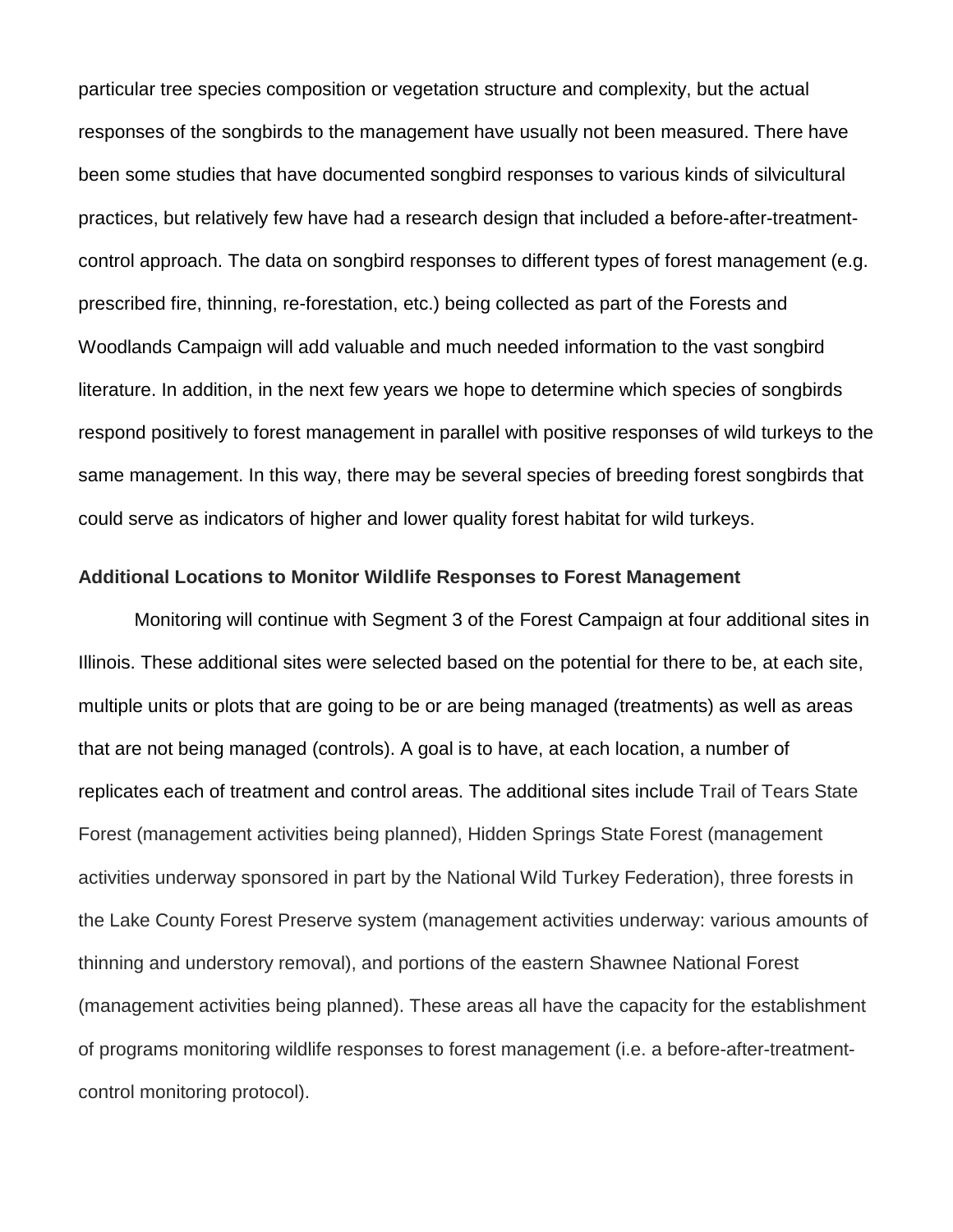In addition, all of these various sites are situated in landscapes dominated by or containing a fair amount of non-forest land-use. As such, the relative amounts of forest in the surrounding landscape can vary considerably from site to site. This provides us with the potential to look at not only local effects (e.g. considering land-use within a 1-km radius) of habitat fragmentation on populations of our target species, but also the effects of habitat fragmentation at larger spatial scales (e.g. 5-km radius, 10-km radius). In order to maximize the effectiveness of our monitoring protocols, we will work closely and continue to communicate regularly with site managers and staff, biologists, and foresters associated with these locations.

## **Additional Monitoring Techniques Added in Segment 3**

*Turkey Call Playback Surveys*. Surveys will take place during early spring and early summer, and will begin each day a half-hour before sunrise and go until mid- to late-morning. At each predetermined survey point, observers will stand for 10 minutes. During the first 3 minutes observers will quietly listen and look for any sign of the presence of turkeys, will then broadcast gobble calls via an MP3-player/speaker system for the next 2 minutes, and will then listen and look for the presence of turkeys for the remaining 5 minutes. The wild turkey surveys will not interfere with turkey hunters or turkey hunting seasons. Likely locations for turkey-call surveys include Oakwood Bottoms, Lake Shelbyville, and Hidden Springs State Forest.

*Game/Trail Camera Deployment*. Game/trail cameras (6-10) will be deployed at various locations in different forest management units where there is a clear line of sight for 75-150 feet. The cameras are mounted on trees, locked in place with a cable, and a sign hung with each one describing that they are for university research (with researcher contact information provided). Cameras are weatherproof and will be set up to take color images once every 5-6 seconds during daylight hours, and will be programmed to also take 20 images (1 image per second for 20 seconds) each time the heat-sensing mechanism is triggered (usually medium- to large-sized mammals are responsible for this). These cameras will be able to detect the presence of large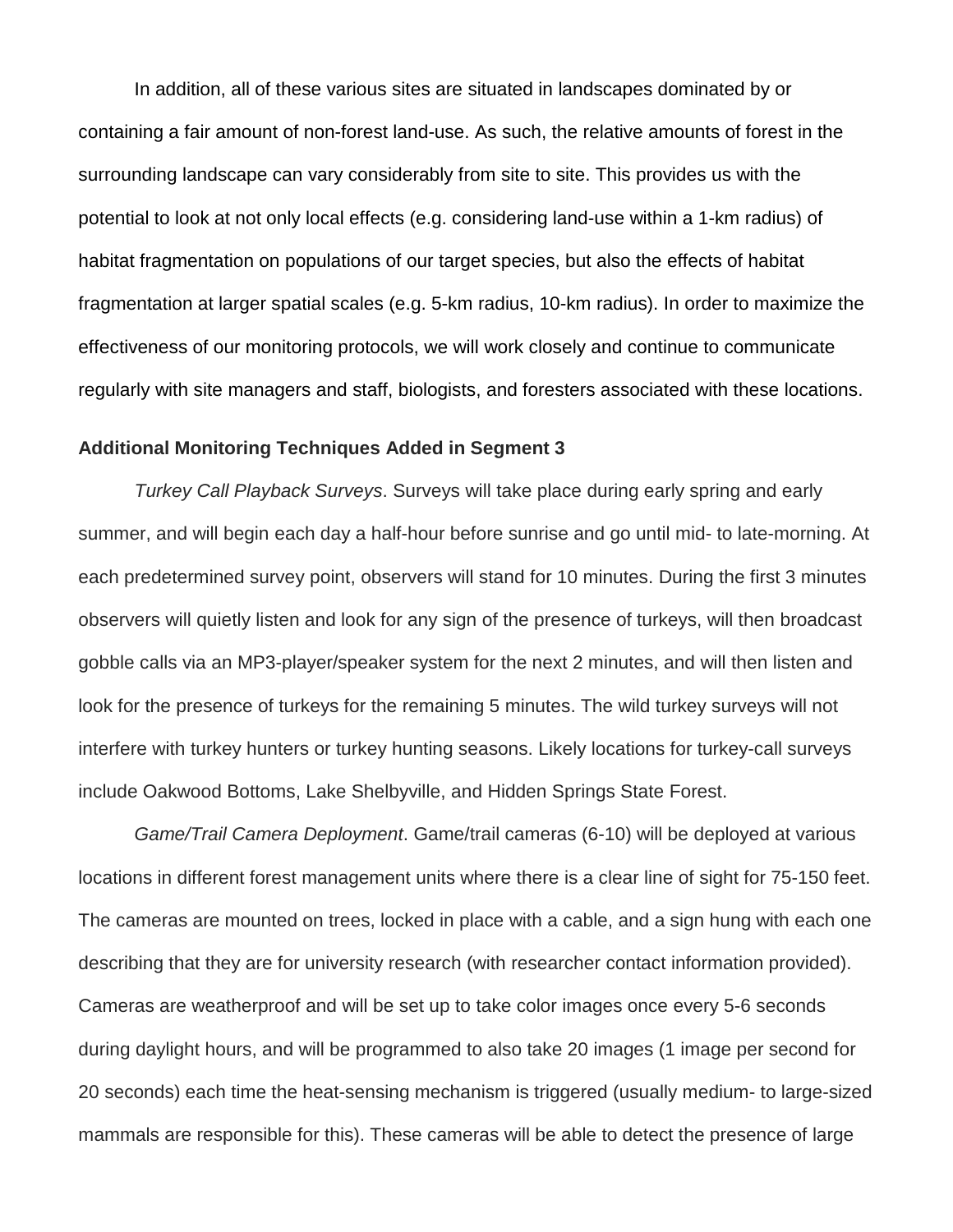birds (e.g. wild turkeys) and medium- to large-sized mammals walking across the line of sight of the camera. We will use the number of detections of various animals (controlling for effort) as an index of "activity" or "use" of various forest management regimes at each study area. Each camera deployment will be for 3-5 days (typical rechargeable battery and memory card capacity for camera) and then batteries and memory card will be changed out and camera moved to a new location. Likely locations for camera deployment include Oakwood Bottoms, Lake Shelbyville, and Hidden Springs.

## **Establishment of Demonstration Sites**

Oakwood Bottoms has an ongoing forest management plan involving fire and thinning to promote oak regeneration and a return to an oak-dominated forest composition. Oakwood Bottoms also has multiple units or plots that are going to be or are being managed (treatments) and also has areas that are not being managed (controls), allowing for a true assessment of how the management is affecting both the forest and wildlife. The Lake County Forest Preserve forests are highly accessible to hundreds of thousands of people, are also being managed with thinning and fire, but the management units are much smaller in size than Oakwood Bottoms. The Cache River Joint Venture site possesses areas where there has been much, little, or no re-forestation, again providing for comparisons that allow assessment of how this approach to managing bottomland forests, with an emphasis on "unfragmenting" the forests, affects wildlife. All three of these locations are excellent candidates for demonstration areas.

Ultimately, our goal for the Forests and Woodlands Campaign in Illinois is to contribute substantially to the growing body of research associated with the effects of forest management on populations of wildlife, and to use the data collected in Illinois to reinforce existing or establish new approaches to forest management that are applicable to forests throughout Illinois and other states in the Midwest.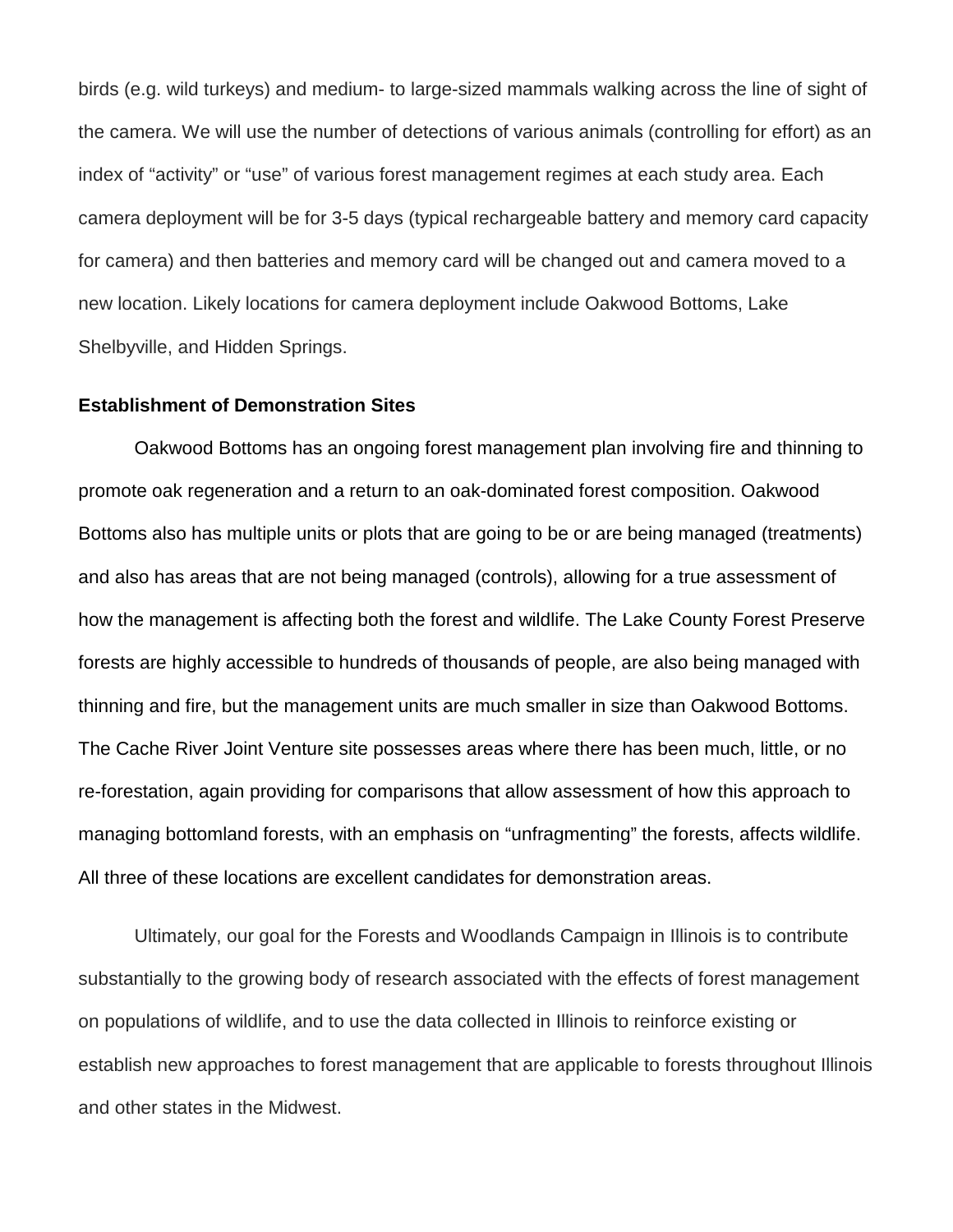| Location                                      | Management                       | Points Surveyed | Replicates     |
|-----------------------------------------------|----------------------------------|-----------------|----------------|
| Oakwood Bottoms (Shawnee National Forest)     | No Management                    | 20              | $\overline{2}$ |
|                                               | Rx Fire Only (2010)              | 5               | 2              |
|                                               | Thinning (2007)                  | 6               | 2              |
|                                               | Thinning (2008)                  | 5               | 2              |
|                                               | Thinning (2009)                  | 5               | 2              |
|                                               | Thinning (2010)                  | 20              | 2              |
|                                               | Thinning (2011)                  | 20              | $\overline{2}$ |
|                                               | Thinning (2011) + Rx Fire (2010) | 10              | 2              |
|                                               | Thinning (2011) + Rx Fire (2011) | 20              | 2              |
|                                               | Thinning (2012) + Rx Fire (2010) | 10              | $\overline{2}$ |
| Lake Shelbyville (Army Corps Land)            | No Management                    | 20              | $\overline{2}$ |
|                                               | Rx Fire Only                     | 20              | $\overline{2}$ |
|                                               | Thinning 2008                    | 15              | 2              |
|                                               | Thinning 2008 + Rx Fire          | 15              | $\overline{2}$ |
|                                               | Thinning 2009                    | 20              | $\overline{2}$ |
|                                               | Thinning 2009 + Rx Fire          | 20              | $\overline{2}$ |
|                                               | Thinning 2010                    | 20              | $\overline{2}$ |
| Siloam Springs State Park (and Buckhorn Unit) | Pending                          | 150             | $\overline{2}$ |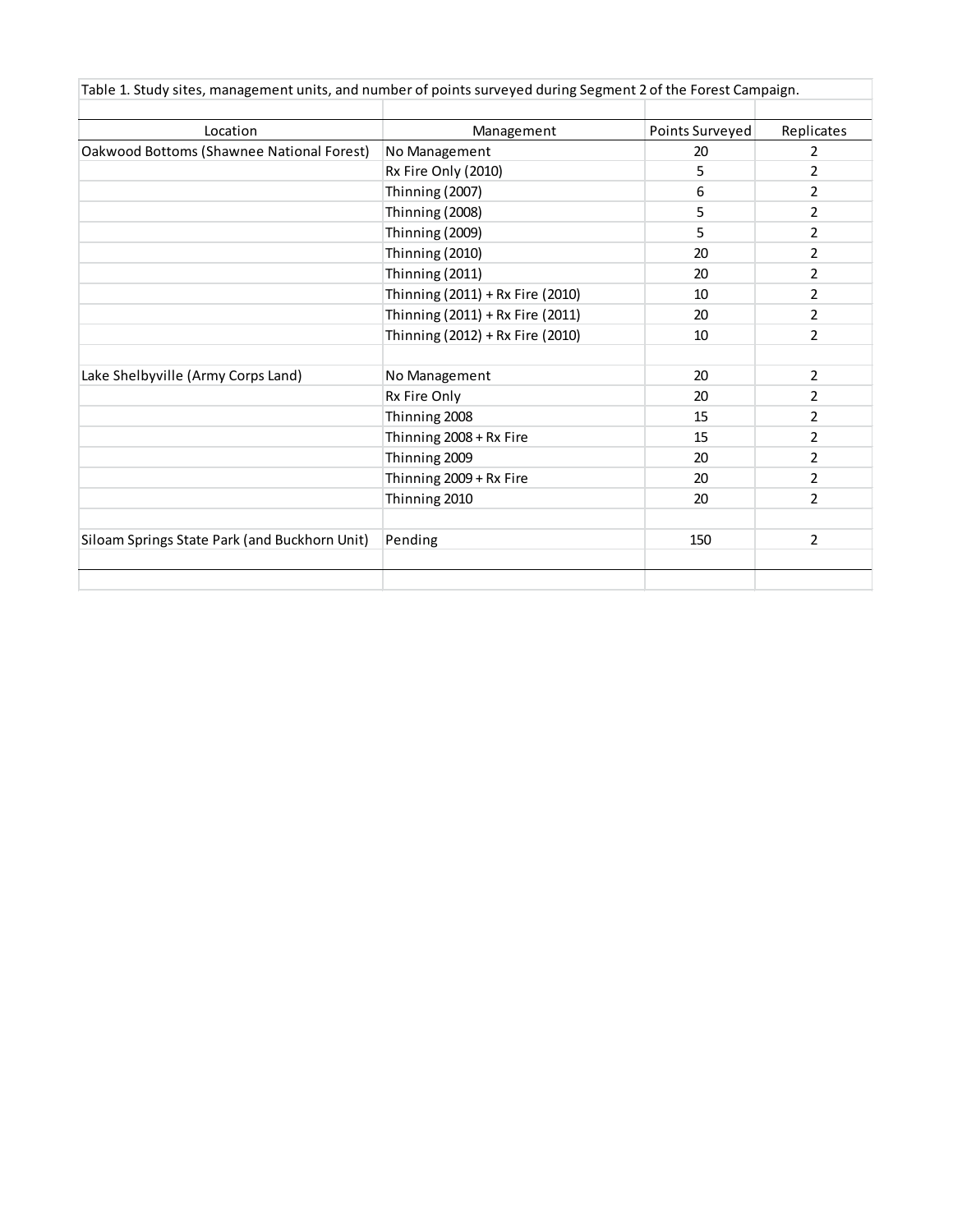|              |                                                                                                                                                                                                                             | Number per 100-m radius point<br>Management (general) |                    |                   |                      |                      |
|--------------|-----------------------------------------------------------------------------------------------------------------------------------------------------------------------------------------------------------------------------|-------------------------------------------------------|--------------------|-------------------|----------------------|----------------------|
|              |                                                                                                                                                                                                                             |                                                       |                    |                   |                      |                      |
| Species code | Species*                                                                                                                                                                                                                    | None (n=20)                                           | Rx Fire Only (n=5) | Thinning** (n=56) | Thinning + Rx (n=40) | <b>TOTAL</b> (n=121) |
| <b>BAOR</b>  | <b>Baltimore Oriole</b>                                                                                                                                                                                                     | 0.00                                                  | 0.00               | 0.00              | 0.03                 | 0.01                 |
| <b>BEVI</b>  | <b>Bell's Vireo</b>                                                                                                                                                                                                         | 0.00                                                  | 0.00               | 0.00              | 0.03                 | 0.01                 |
| EABL         | Eastern Bluebird                                                                                                                                                                                                            | 0.00                                                  | 0.00               | 0.00              | 0.03                 | 0.01                 |
| EAPH         | Eastern Phoebe                                                                                                                                                                                                              | 0.00                                                  | 0.00               | 0.02              | 0.00                 | 0.01                 |
| <b>FISP</b>  | <b>Field Sparrow</b>                                                                                                                                                                                                        | 0.00                                                  | 0.00               | 0.02              | 0.00                 | 0.01                 |
| <b>GBHE</b>  | <b>Great Blue Heron</b>                                                                                                                                                                                                     | 0.05                                                  | 0.00               | 0.00              | 0.00                 | 0.01                 |
| <b>RTHA</b>  | Red-tailed Hawk                                                                                                                                                                                                             | 0.00                                                  | 0.00               | 0.02              | 0.00                 | 0.01                 |
| <b>WAVI</b>  | <b>Warbling Vireo</b>                                                                                                                                                                                                       | 0.05                                                  | 0.00               | 0.00              | 0.00                 | 0.01                 |
| <b>WOTH</b>  | <b>Wood Thrush</b>                                                                                                                                                                                                          | 0.05                                                  | 0.00               | 0.00              | 0.00                 | 0.01                 |
| GREG         | <b>Great Egret</b>                                                                                                                                                                                                          | 0.00                                                  | 0.00               | 0.00              | 0.05                 | 0.02                 |
| <b>HAWO</b>  | Hairy Woodpecker                                                                                                                                                                                                            | 0.05                                                  | 0.00               | 0.04              | 0.00                 | 0.02                 |
| <b>CEWX</b>  | Cedar Waxwing                                                                                                                                                                                                               | 0.00                                                  | 0.00               | 0.00              | 0.10                 | 0.03                 |
| BLJA         | Blue Jay                                                                                                                                                                                                                    | 0.00                                                  | 0.00               | 0.07              | 0.03                 | 0.04                 |
| AMRE         | American Redstart                                                                                                                                                                                                           | 0.00                                                  | 0.00               | 0.11              | 0.00                 | 0.05                 |
| <b>RSHA</b>  | <b>Red-shouldered Hawk</b>                                                                                                                                                                                                  | 0.00                                                  | 0.00               | 0.04              | 0.13                 | 0.06                 |
| <b>AMCR</b>  | American Crow                                                                                                                                                                                                               | 0.10                                                  | 0.00               | 0.09              | 0.03                 | 0.07                 |
| <b>YTWA</b>  | Yellow-throated Warbler                                                                                                                                                                                                     | 0.00                                                  | 0.00               | 0.14              | 0.00                 | 0.07                 |
| <b>FICR</b>  | Fish Crow                                                                                                                                                                                                                   | 0.05                                                  | 0.00               | 0.14              | 0.00                 | 0.07                 |
| <b>RHWO</b>  | <b>Red-headed Woodpecker</b>                                                                                                                                                                                                | 0.00                                                  | 0.00               | 0.11              | 0.15                 | 0.10                 |
| PIWO         | Pileated Woodpecker                                                                                                                                                                                                         | 0.05                                                  | 0.20               | 0.13              | 0.13                 | 0.12                 |
| <b>SUTA</b>  | Summer Tanager                                                                                                                                                                                                              | 0.20                                                  | 0.00               | 0.18              | 0.10                 | 0.15                 |
| YBCU         | <b>Yellow-billed Cuckoo</b>                                                                                                                                                                                                 | 0.20                                                  | 0.40               | 0.32              | 0.33                 | 0.31                 |
|              |                                                                                                                                                                                                                             |                                                       |                    |                   |                      |                      |
| <b>BHCO</b>  | Brown-headed Cowbird                                                                                                                                                                                                        | 0.30                                                  | 0.00               | 0.32              | 0.40                 | 0.33                 |
| RTHU         | Ruby-throated Hummingbird                                                                                                                                                                                                   | 0.30                                                  | 0.20               | 0.39              | 0.28                 | 0.33                 |
| <b>RBWO</b>  | Red-bellied Woodpecker                                                                                                                                                                                                      | 0.35                                                  | 0.00               | 0.39              | 0.35                 | 0.36                 |
| <b>RSTO</b>  | <b>Rufous-sided Towhee</b>                                                                                                                                                                                                  | 0.00                                                  | 0.00               | 0.68              | 0.25                 | 0.40                 |
| <b>AMGO</b>  | American Goldfinch                                                                                                                                                                                                          | 0.15                                                  | 0.80               | 0.41              | 0.50                 | 0.41                 |
| PROW         | <b>Prothonotary Warbler</b>                                                                                                                                                                                                 | 0.10                                                  | 0.00               | 0.73              | 0.30                 | 0.45                 |
| <b>YBCH</b>  | Yellow-breasted Chat                                                                                                                                                                                                        | 0.00                                                  | 0.00               | 0.43              | 0.83                 | 0.47                 |
| REVI         | Red-eyed Vireo                                                                                                                                                                                                              | 0.85                                                  | 0.00               | 0.55              | 0.30                 | 0.50                 |
| GCFL         | <b>Great Crested Flycatcher</b>                                                                                                                                                                                             | 0.00                                                  | 0.00               | 0.64              | 0.70                 | 0.53                 |
| <b>KEWA</b>  | <b>Kentucky Warbler</b>                                                                                                                                                                                                     | 0.35                                                  | 0.00               | 0.82              | 0.48                 | 0.60                 |
| WBNU         | White-breasted Nuthatch                                                                                                                                                                                                     | 0.50                                                  | 0.00               | 0.66              | 0.90                 | 0.69                 |
| CACH         | Carolina Chickadee                                                                                                                                                                                                          | 0.85                                                  | 0.00               | 0.86              | 0.65                 | 0.75                 |
| <b>EWPE</b>  | <b>Eastern Wood Peewee</b>                                                                                                                                                                                                  | 0.45                                                  | 0.20               | 0.71              | 1.05                 | 0.76                 |
| <b>YTVI</b>  | Yellow-throated Vireo                                                                                                                                                                                                       | 0.25                                                  | 1.00               | 0.98              | 0.88                 | 0.83                 |
| <b>NOCA</b>  | Northern Cardinal                                                                                                                                                                                                           | 0.85                                                  | 0.00               | 1.07              | 0.73                 | 0.88                 |
| <b>DOWO</b>  | Downy Woodpecker                                                                                                                                                                                                            | 0.90                                                  | 0.40               | 1.02              | 0.93                 | 0.94                 |
| TUTI         | <b>Tufted Titmouse</b>                                                                                                                                                                                                      | 1.40                                                  | 0.60               | 1.05              | 0.93                 | 1.05                 |
| CARW         | Carolina Wren                                                                                                                                                                                                               | 0.90                                                  | 0.80               | 1.25              | 1.18                 | 1.08                 |
| <b>NOPA</b>  | Northern Parula                                                                                                                                                                                                             | 0.65                                                  | 1.80               | 1.48              | 1.13                 | 1.24                 |
| COYE         | <b>Common Yellowthroat</b>                                                                                                                                                                                                  | 0.30                                                  | 2.40               | 1.34              | 1.75                 | 1.35                 |
| <b>WEVI</b>  | White-eyed Vireo                                                                                                                                                                                                            | 0.95                                                  | 0.00               | 1.77              | 1.13                 | 1.35                 |
| <b>BGGN</b>  | Blue-gray Gnatcatcher                                                                                                                                                                                                       | 1.85                                                  | 0.40               | 1.89              | 1.60                 | 1.73                 |
| <b>INBU</b>  | <b>Indigo Bunting</b>                                                                                                                                                                                                       | 1.40                                                  | 4.00               | 2.18              | 2.45                 | 2.21                 |
| <b>ACFL</b>  | <b>Acadian Flycatcher</b>                                                                                                                                                                                                   | 2.85                                                  | 1.80               | 3.02              | 2.68                 | 2.83                 |
|              |                                                                                                                                                                                                                             |                                                       |                    |                   |                      |                      |
|              | * Species on the Species in Greatest Need of Conservation (SGNC) list are given in bold and italics.<br>** Thinning refers to thinning out some trees in some areas (1-7 acres) within forested units by cutting down small |                                                       |                    |                   |                      |                      |
|              | non-oak trees and girdling larger non-oak trees.                                                                                                                                                                            |                                                       |                    |                   |                      |                      |
|              | = species that were less abundant overall but responded positively to forest management.                                                                                                                                    |                                                       |                    |                   |                      |                      |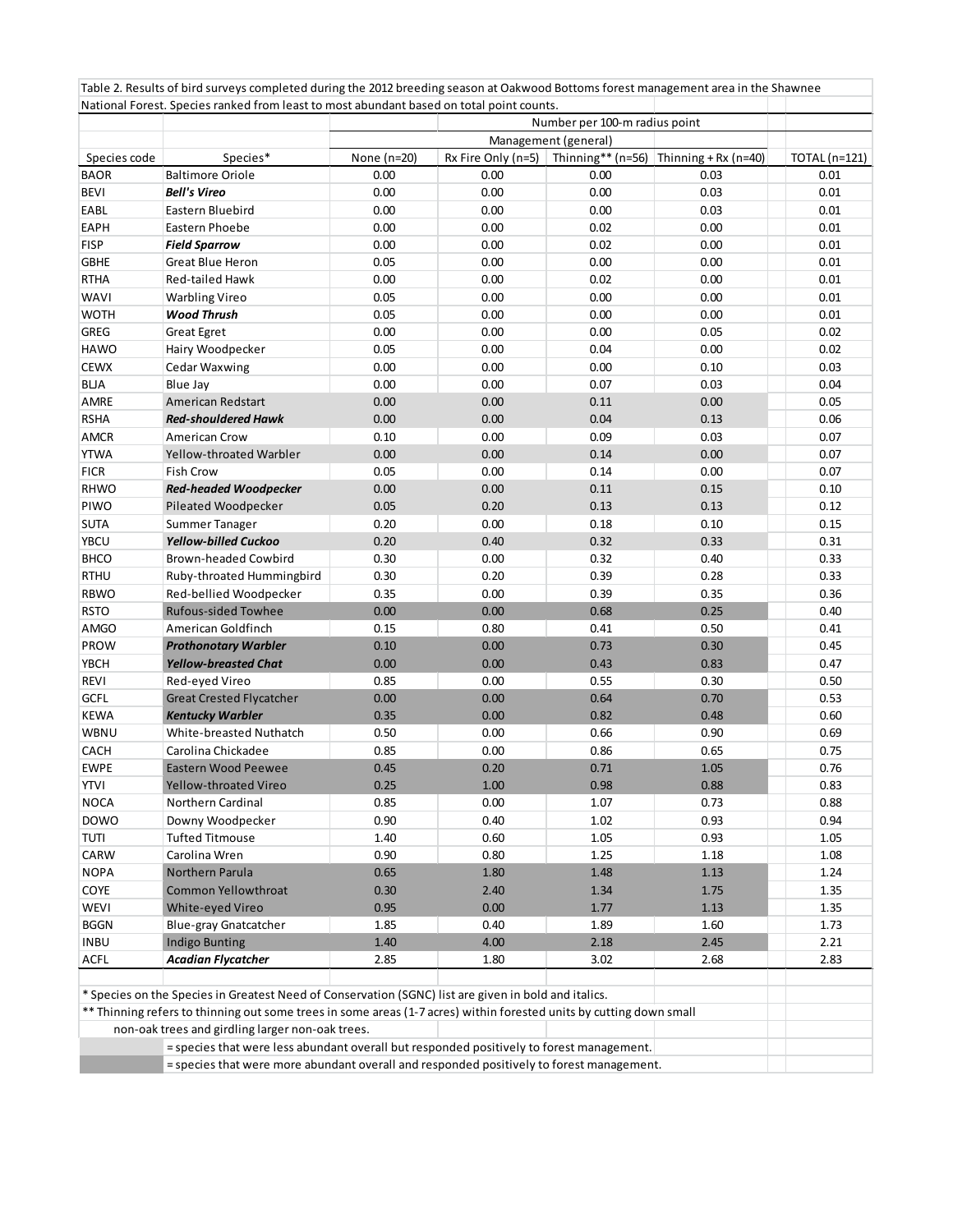Table 3. Results of bird surveys completed during the 2012 breeding season at Lake Shelbyville forest management area run by the Army Corps of Engineers. Species ranked from least to most abundant based on total point counts.

|              |                                 | Number per 100-m radius point<br>Management (general) |                        |                      |  |  |
|--------------|---------------------------------|-------------------------------------------------------|------------------------|----------------------|--|--|
|              |                                 |                                                       |                        |                      |  |  |
| Species code | Species*                        | None (n=20)                                           | Some Thinning** (n=55) | <b>TOTAL</b> (n=110) |  |  |
| EABL         | Eastern Bluebird                | 0.00                                                  | 0.05                   | 0.03                 |  |  |
| PROW         | <b>Prothonotary Warbler</b>     | 0.08                                                  | 0.00                   | 0.03                 |  |  |
| <b>RSTO</b>  | <b>Rufous-sided Towhee</b>      | 0.08                                                  | 0.00                   | 0.03                 |  |  |
| <b>RWBB</b>  | Red-winged Blackbird            | 0.00                                                  | 0.05                   | 0.03                 |  |  |
| <b>SCTA</b>  | <b>Scarlet Tanager</b>          | 0.08                                                  | 0.00                   | 0.03                 |  |  |
| SOSP         | Song Sparrow                    | 0.00                                                  | 0.05                   | 0.03                 |  |  |
| <b>TRSW</b>  | <b>Tree Swallow</b>             | 0.00                                                  | 0.05                   | 0.03                 |  |  |
| <b>WAVI</b>  | <b>Warbling Vireo</b>           | 0.00                                                  | 0.05                   | 0.03                 |  |  |
| <b>COGR</b>  | Common Grackle                  | 0.00                                                  | 0.10                   | 0.06                 |  |  |
| <b>FISP</b>  | <b>Field Sparrow</b>            | 0.00                                                  | 0.10                   | 0.06                 |  |  |
| <b>MODO</b>  | <b>Mourning Dove</b>            | 0.17                                                  | 0.00                   | 0.06                 |  |  |
| <b>OVEN</b>  | Ovenbird                        | 0.08                                                  | 0.05                   | 0.06                 |  |  |
| <b>YTWA</b>  | Yellow-throated Warbler         | 0.08                                                  | 0.05                   | 0.06                 |  |  |
| PIWO         | Pileated Woodpecker             | 0.17                                                  | 0.05                   | 0.09                 |  |  |
| <b>BAOR</b>  | <b>Baltimore Oriole</b>         | 0.00                                                  | 0.20                   | 0.13                 |  |  |
| <b>HAWO</b>  | Hairy Woodpecker                | 0.08                                                  | 0.15                   | 0.13                 |  |  |
| <b>NOPA</b>  | Northern Parula                 | 0.33                                                  | 0.00                   | 0.13                 |  |  |
| <b>KEWA</b>  | <b>Kentucky Warbler</b>         | 0.33                                                  | 0.05                   | 0.16                 |  |  |
| <b>AMGO</b>  | American Goldfinch              | 0.42                                                  | 0.05                   | 0.19                 |  |  |
| <b>NOFL</b>  | <b>Northern Flicker</b>         | 0.08                                                  | 0.25                   | 0.19                 |  |  |
| <b>REVI</b>  | Red-eyed Vireo                  | 0.33                                                  | 0.10                   | 0.19                 |  |  |
| <b>AMCR</b>  | <b>American Crow</b>            | 0.50                                                  | 0.05                   | 0.22                 |  |  |
| CARW         | Carolina Wren                   | 0.50                                                  | 0.05                   | 0.22                 |  |  |
| <b>RHWO</b>  | <b>Red-headed Woodpecker</b>    | 0.08                                                  | 0.35                   | 0.25                 |  |  |
| <b>RTHU</b>  | Ruby-throated Hummingbird       | 0.33                                                  | 0.20                   | 0.25                 |  |  |
| <b>WOTH</b>  | <b>Wood Thrush</b>              | 0.75                                                  | 0.00                   | 0.28                 |  |  |
| <b>YTVI</b>  | Yellow-throated Vireo           | 0.25                                                  | 0.45                   | 0.38                 |  |  |
| <b>BHCO</b>  | <b>Brown-headed Cowbird</b>     | 0.58                                                  | 0.45                   | 0.50                 |  |  |
| <b>SUTA</b>  | Summer Tanager                  | 0.25                                                  | 0.65                   | 0.50                 |  |  |
| <b>RBWO</b>  | Red-bellied Woodpecker          | 0.25                                                  | 0.80                   | 0.59                 |  |  |
| <b>ACFL</b>  | <b>Acadian Flycatcher</b>       | 1.08                                                  | 0.40                   | 0.66                 |  |  |
| <b>DOWO</b>  | Downy Woodpecker                | 0.50                                                  | 1.00                   | 0.81                 |  |  |
| <b>BLJA</b>  | Blue Jay                        | 0.92                                                  | 0.90                   | 0.91                 |  |  |
| <b>NOCA</b>  | Northern Cardinal               | 1.50                                                  | 0.55                   | 0.91                 |  |  |
| <b>INBU</b>  | Indigo Bunting                  | 1.58                                                  | 0.60                   | 0.97                 |  |  |
| <b>GCFL</b>  | <b>Great Crested Flycatcher</b> | 0.33                                                  | 1.45                   | 1.03                 |  |  |
| <b>BGGN</b>  | Blue-gray Gnatcatcher           | 1.50                                                  | 0.85                   | 1.09                 |  |  |
| CACH         | Carolina Chickadee              | 0.83                                                  | 1.30                   | 1.13                 |  |  |
| <b>EWPE</b>  | <b>Eastern Wood Peewee</b>      | 0.83                                                  | 1.65                   | 1.34                 |  |  |
| WBNU         | White-breasted Nuthatch         | 0.75                                                  | 1.70                   | 1.34                 |  |  |
| AMRO         | American Robin                  | 1.00                                                  | 1.60                   | 1.38                 |  |  |
| <b>TUTI</b>  | <b>Tufted Titmouse</b>          | 0.83                                                  | 1.80                   | 1.44                 |  |  |

\* Species on the Species in Greatest Need of Conservation (SGNC) list are given in bold and italics.

\*\* Thinning refers to cutting down some small non-oak trees and girdling some larger non-oak trees in order to increase the openness of the canopy.

= species that were less abundant overall but responded positively to forest management.

= species that were more abundant overall and responded positively to forest management.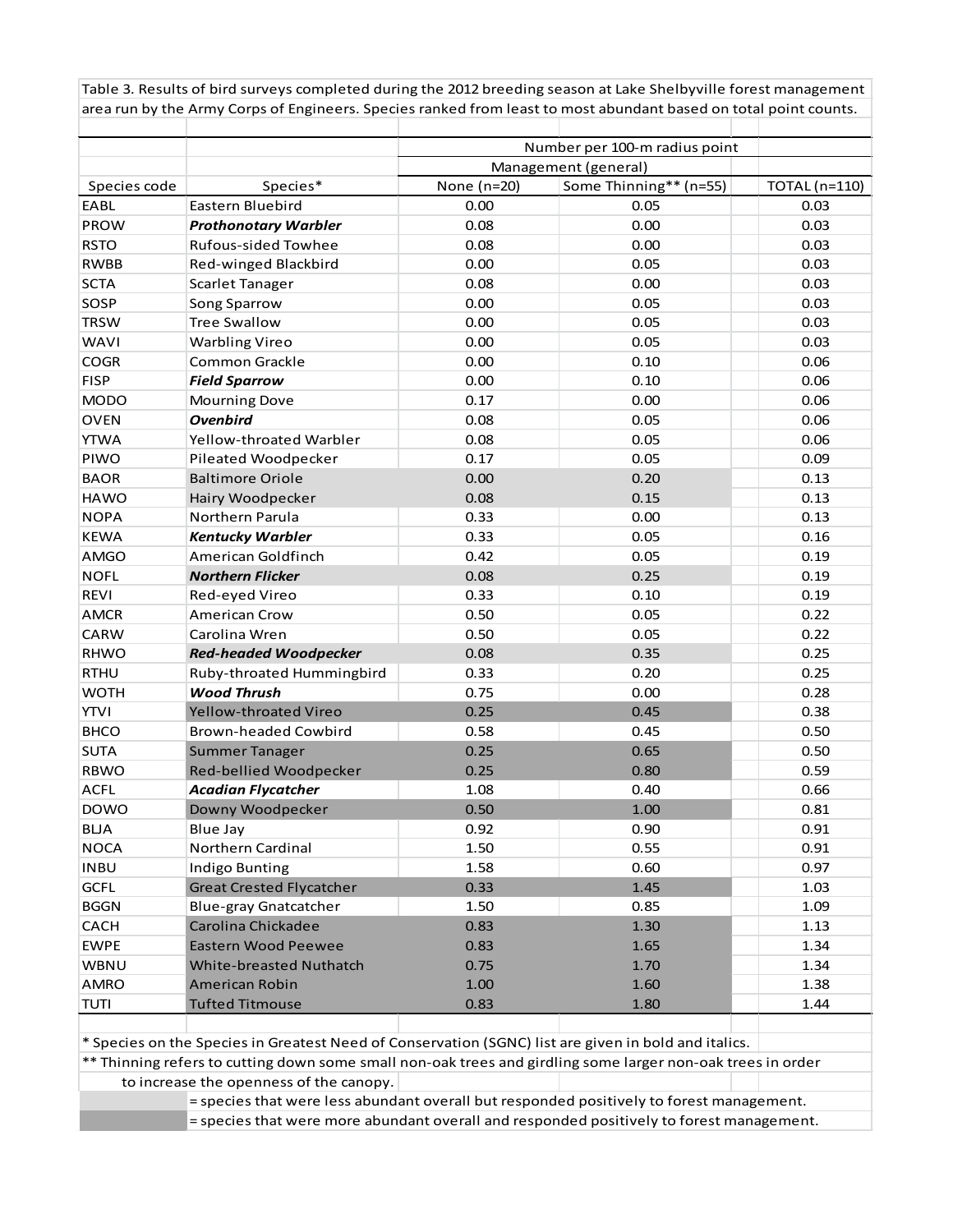

Figure 1. Relative abundance (number of individuals observed per 100-m-radius survey point) of various bird species at **Oakwood Bottoms** during the 2012 breeding season in forests that have experienced different types of management. Species codes are given in Table 1.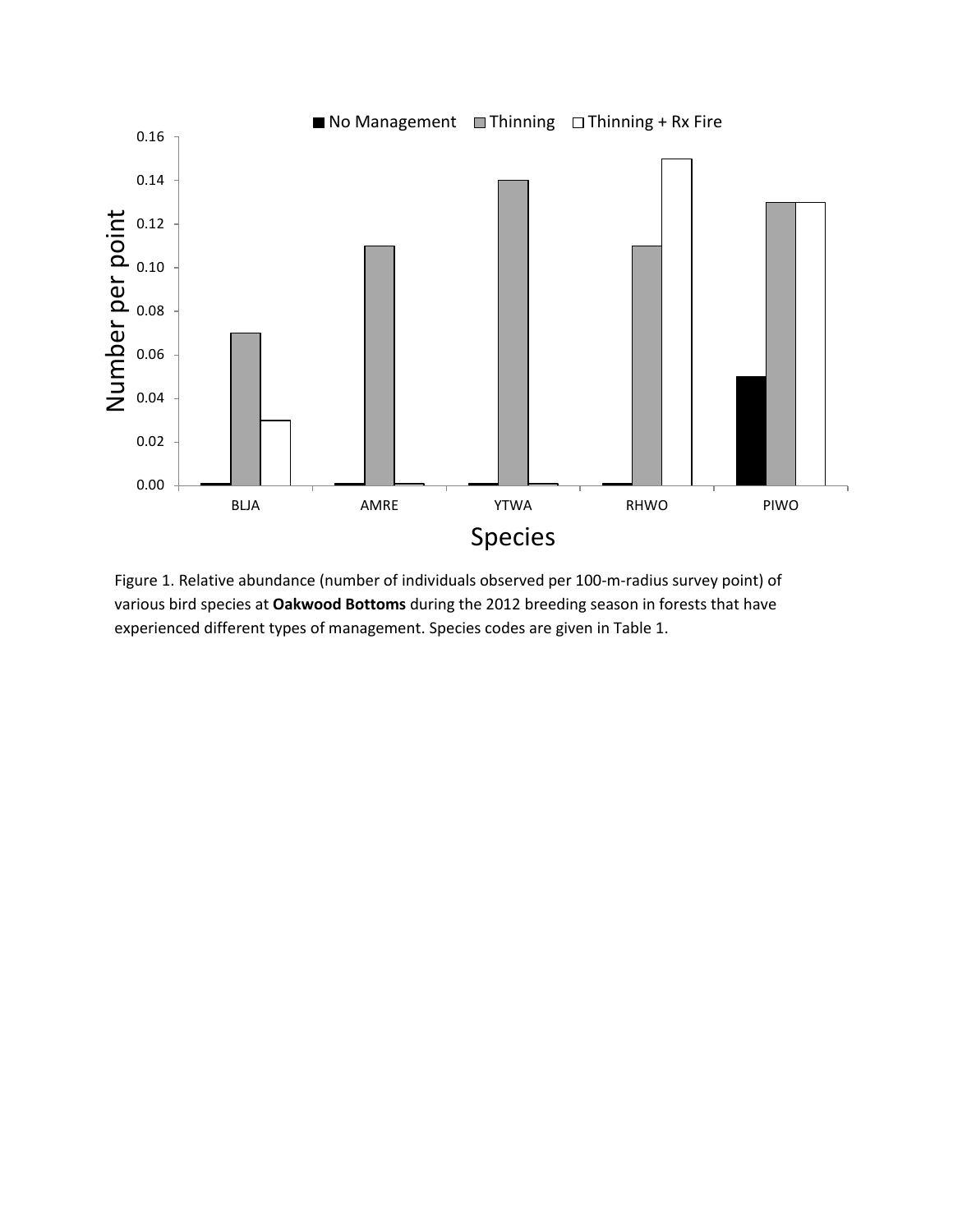

Figure 2. Relative abundance (number of individuals observed per 100-m-radius survey point) of various bird species at **Oakwood Bottoms** during the 2012 breeding season in forests that have experienced different types of management. Species codes are given in Table 1.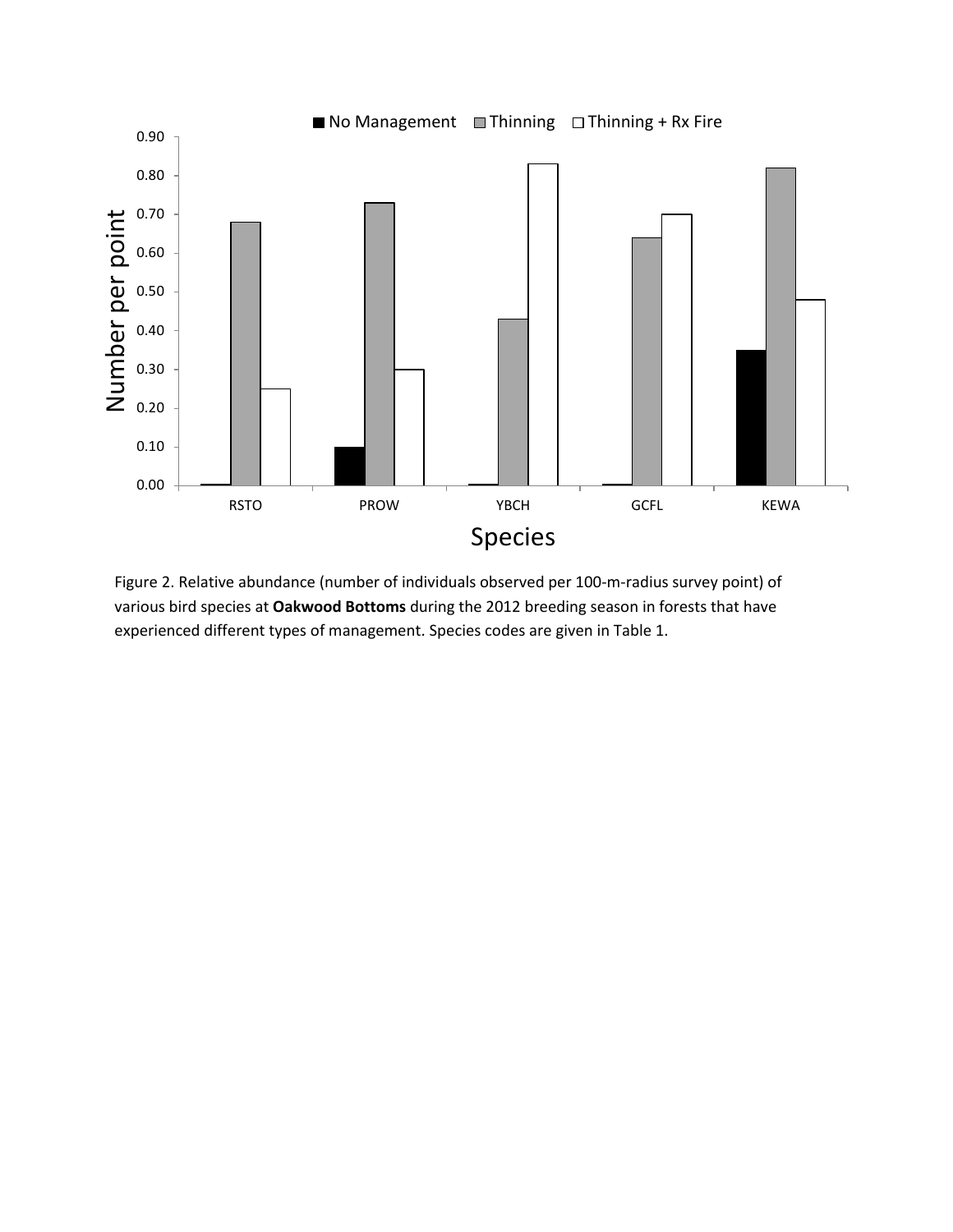

Figure 3. Relative abundance (number of individuals observed per 100-m-radius survey point) of various bird species at **Oakwood Bottoms** during the 2012 breeding season in forests that have experienced different types of management. Species codes are given in Table 1.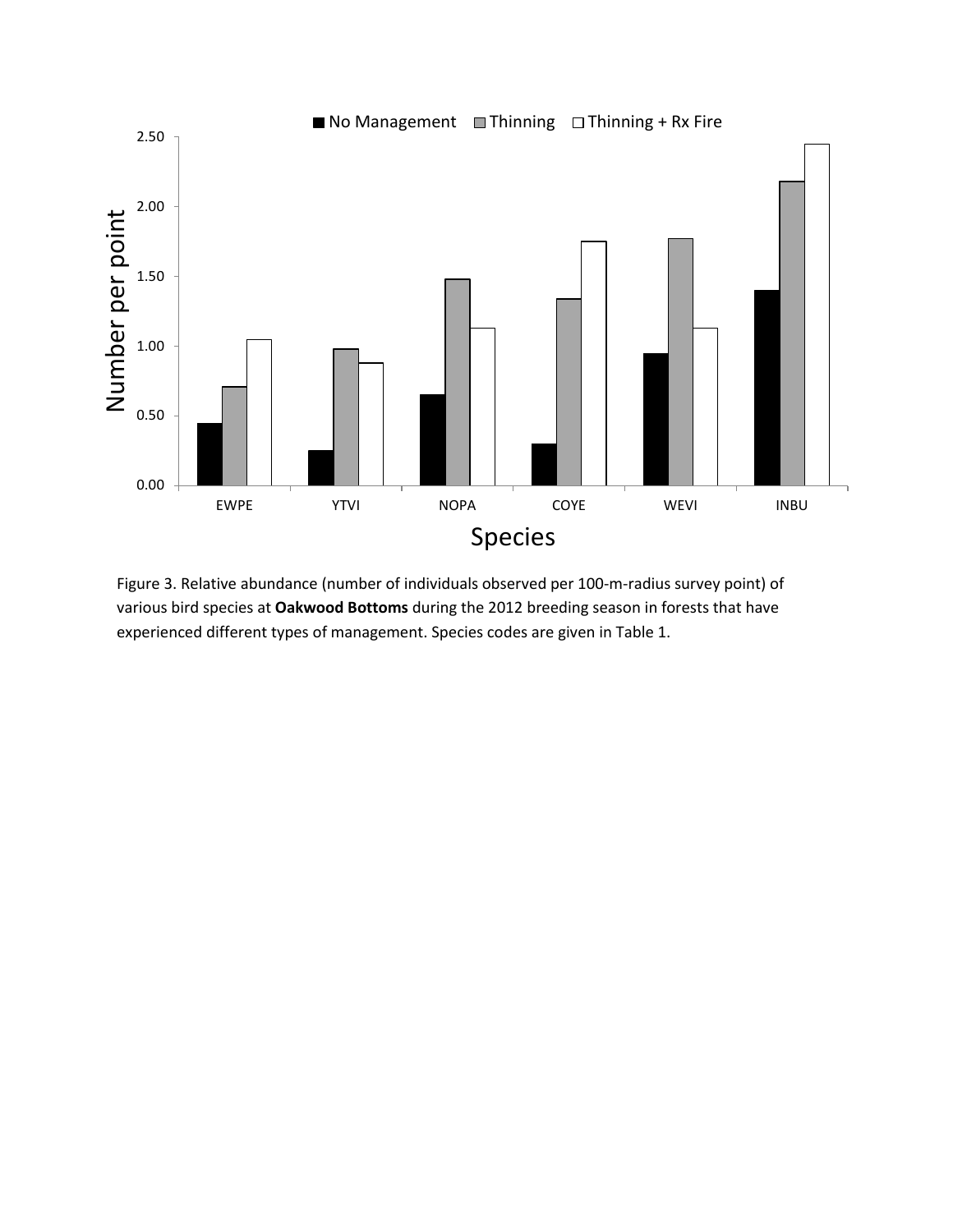

Figure 4. Cowbird-to-host ratio at **Oakwood Bottoms** during the 2012 breeding season in forests that have experienced different types of management. Ratio calculated by dividing the number of female cowbirds heard or seen per survey point by the number of "good" hosts per survey point within the different treatment groups.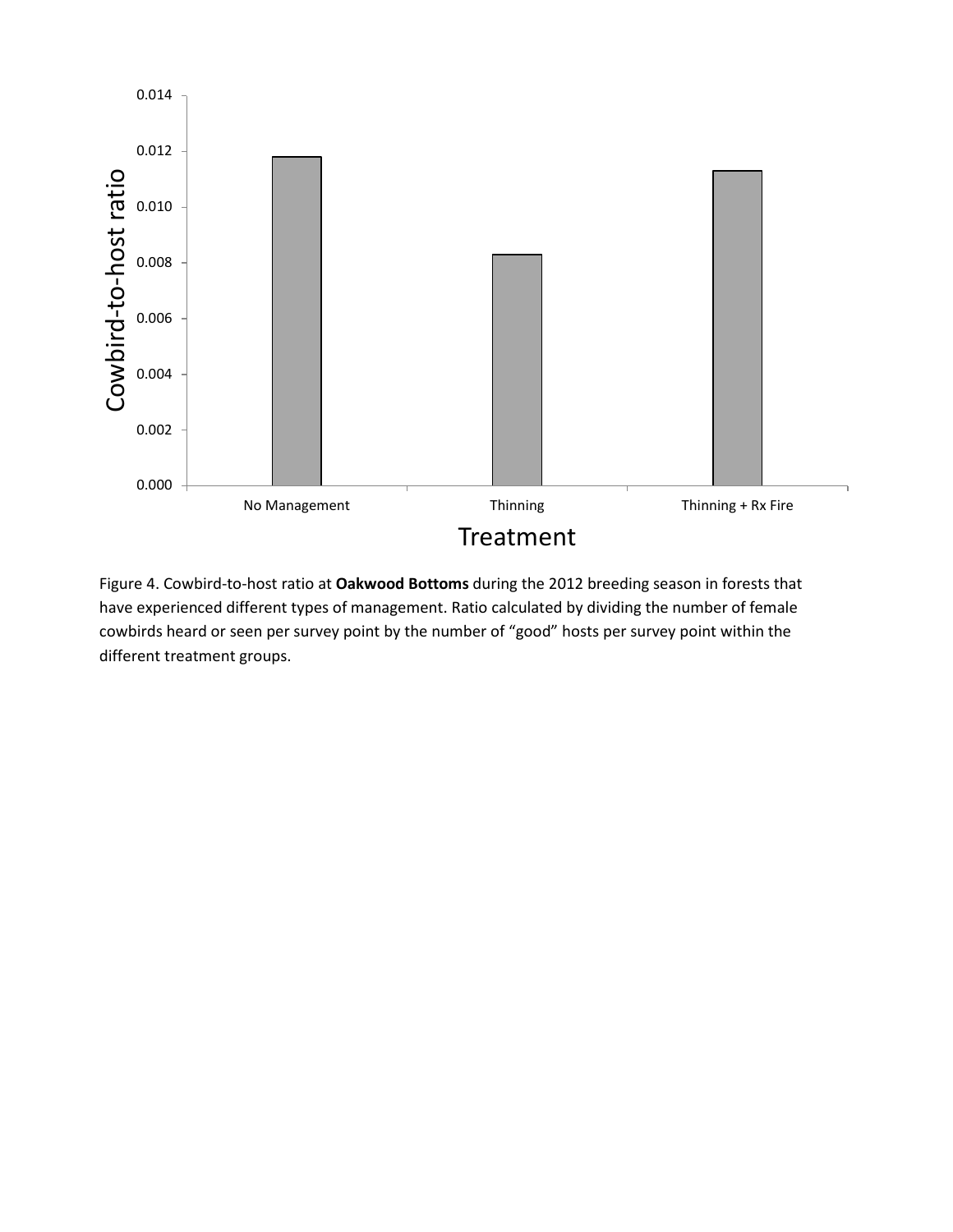

Figure 5. Rates of **cowbird parasitism** for Acadian Flycatchers nesting in the **Cache River** watershed during 1993- 1995 and 2010-2012. Rates for each site are averaged across years. Values for total nests within each time period (+1SE) are averaged across sites. Total number of nests during each time period given inside of bars in the "Total" category. Hickory Bottoms site has had the least reforestation adjacent to it.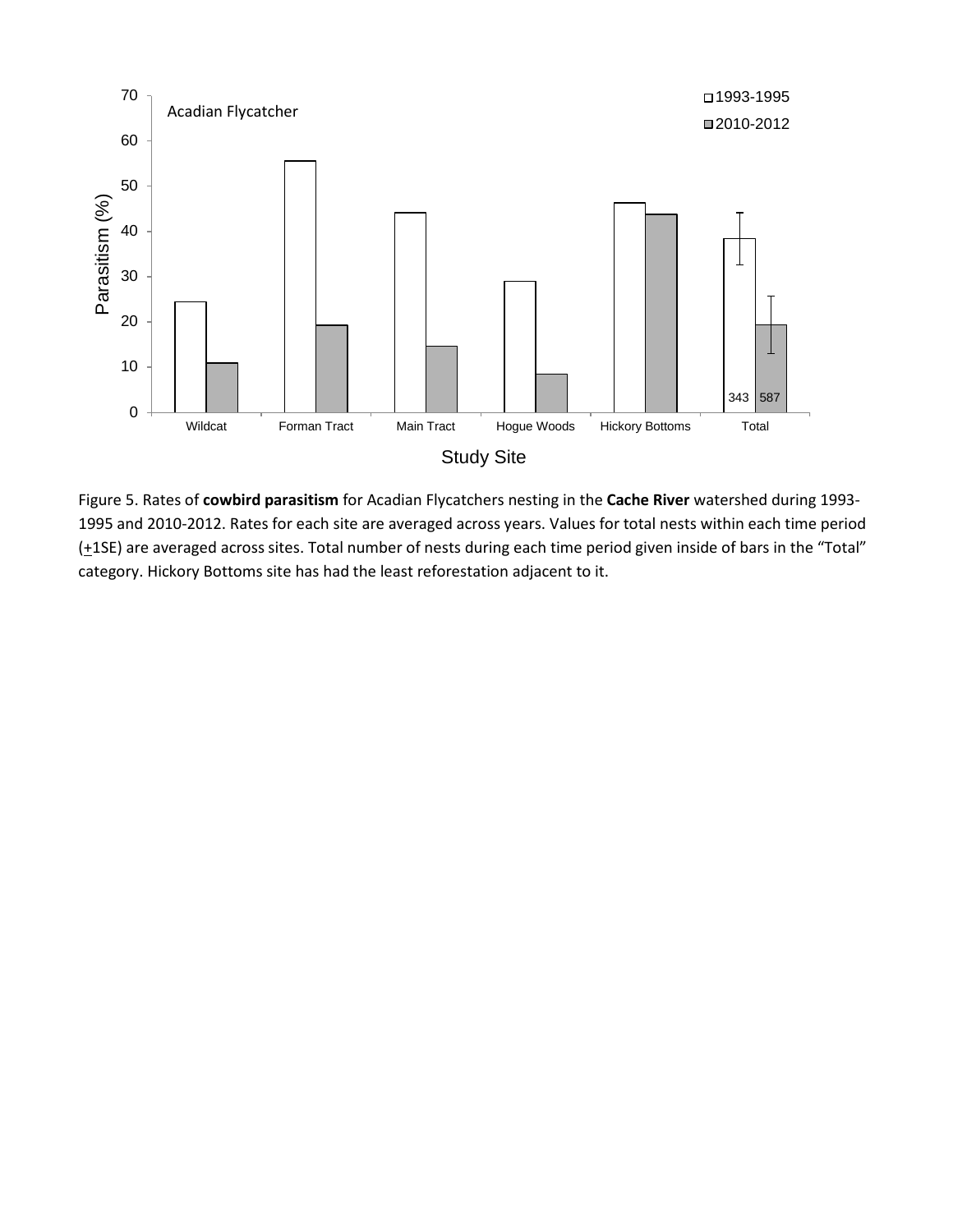

Figure 6. Rates of **cowbird parasitism** for other cowbird hosts nesting in the **Cache River** watershed during 1993- 1995 and 2010-2012. Other hosts include Wood Thrush, Kentucky Warbler, Northern Cardinal, Indigo Bunting, Prothonotary Warbler, and White-eyed Vireo. Rates for each site are averaged across years. Values for total nests within each time period  $(+1SE)$  are averaged across sites. Total number of nests during each time period given inside of bars in the "Total" category. Hickory Bottoms site has had the least reforestation adjacent to it.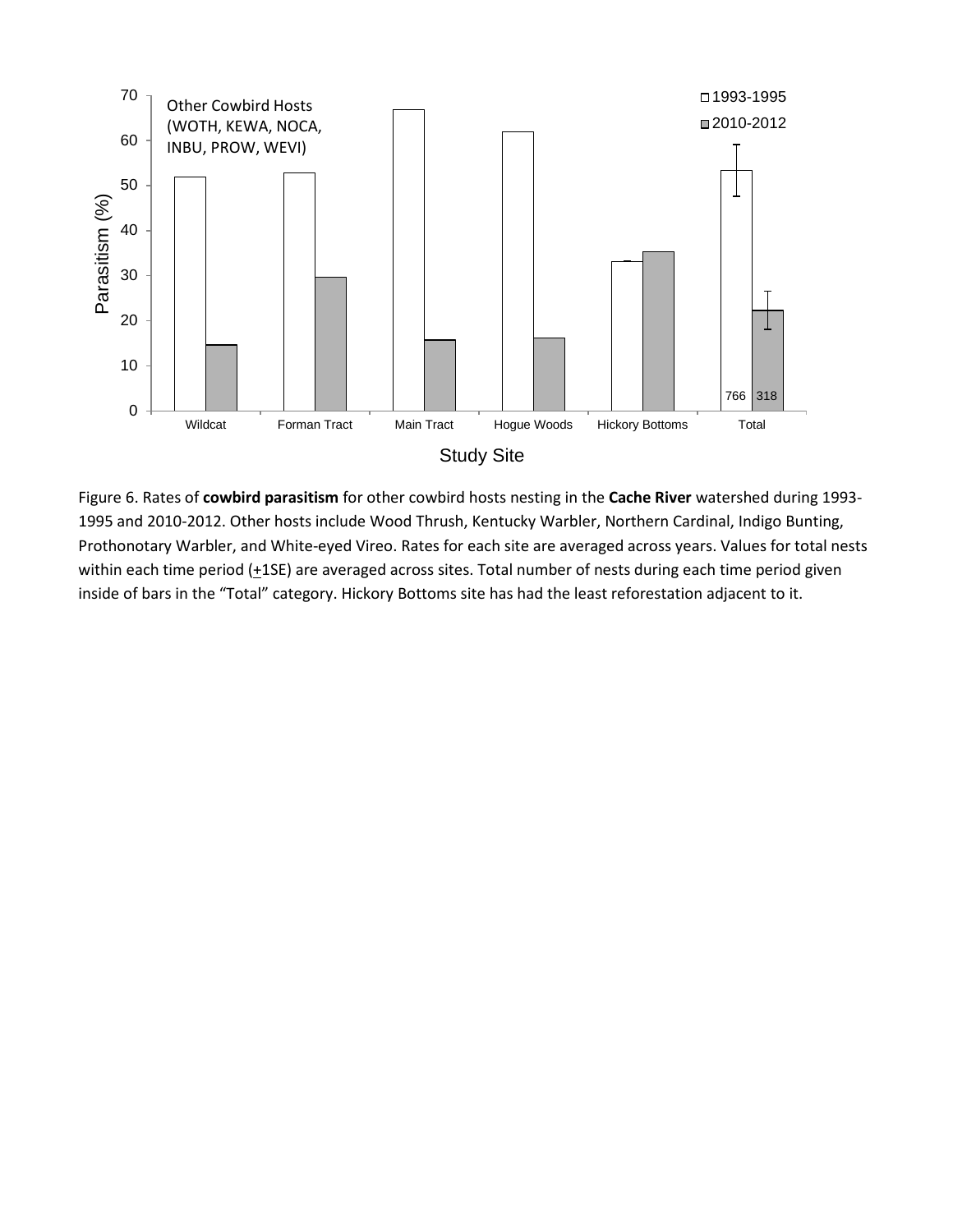

Figure 7. Rates of **nest predation** for Acadian Flycatchers nesting in the **Cache River** watershed during 1993-1995 and 2010-2012. Rates for each site are averaged across years. Values for total nests within each time period (+1SE) are averaged across sites. Total number of nests during each time period given inside of bars in the "Total" category. Hickory Bottoms site has had the least reforestation adjacent to it.